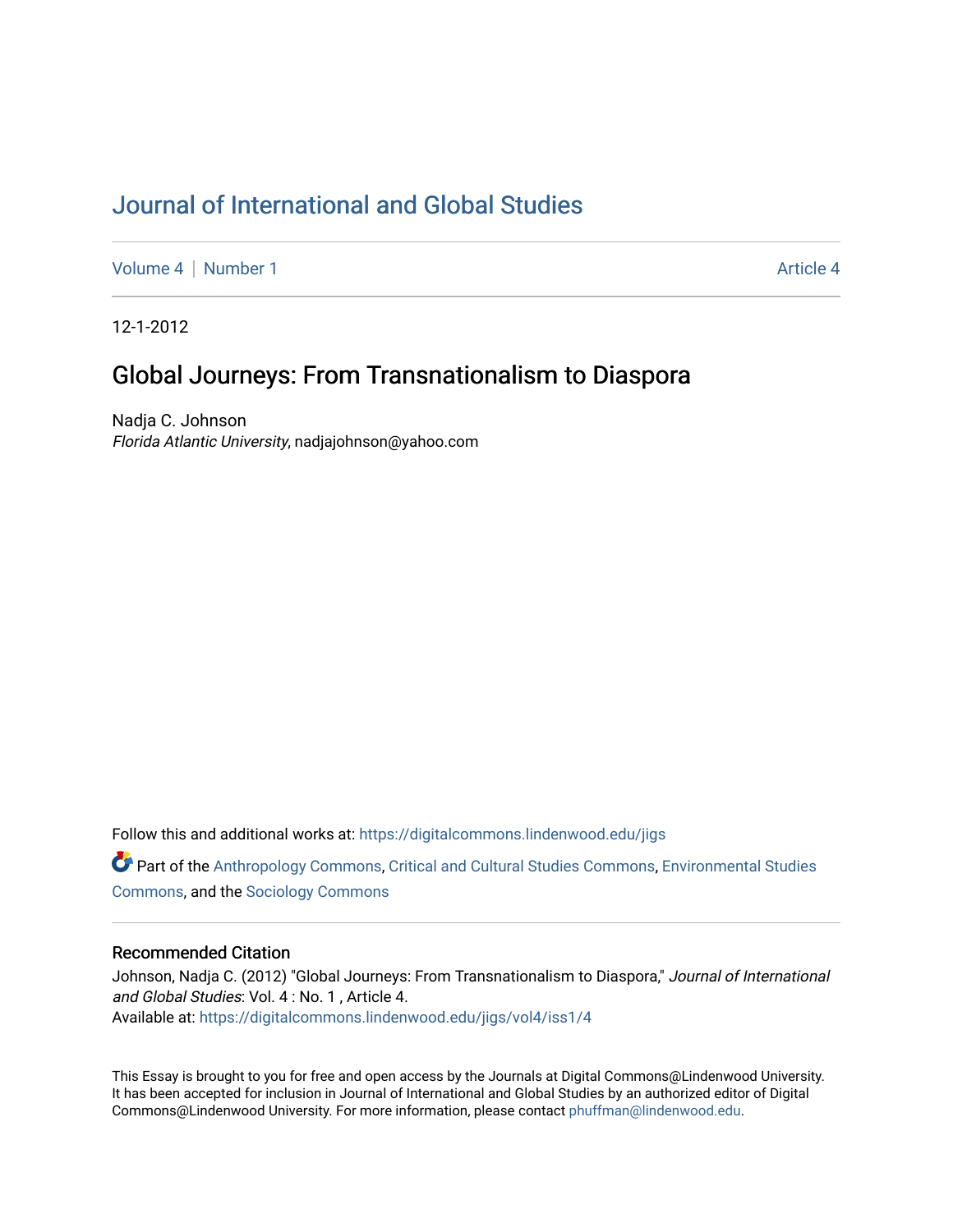Global Journeys: From Transnationalism to Diaspora

Nadja C. Johnson Florida Atlantic University [nadjajohnson@yahoo.com](mailto:nadjajohnson@yahoo.com)

## Abstract

The emerging interest in diasporic studies has recently begun to permeate various academic disciplines, none more so than cultural studies. Today, there are numerous articles, books, and journals that have begun to engage in heated discussions on the importance of recognizing and understanding diaspora communities as collective transnational organizations and movements. However, sociology, the discipline out of which traditional migration theory emerged, has seemingly been more reluctant to embrace the concept of diaspora. In this article, I initiate a much needed conversation between traditional sociological migration theory and theories of diaspora emerging out of cultural studies. I look at the commonalities that exist between the two fields of study as well as points of divergence. Finally, I suggest ways in which the two fields can work together to help us gain a more nuanced understanding and appreciation of what happens when persons migrate.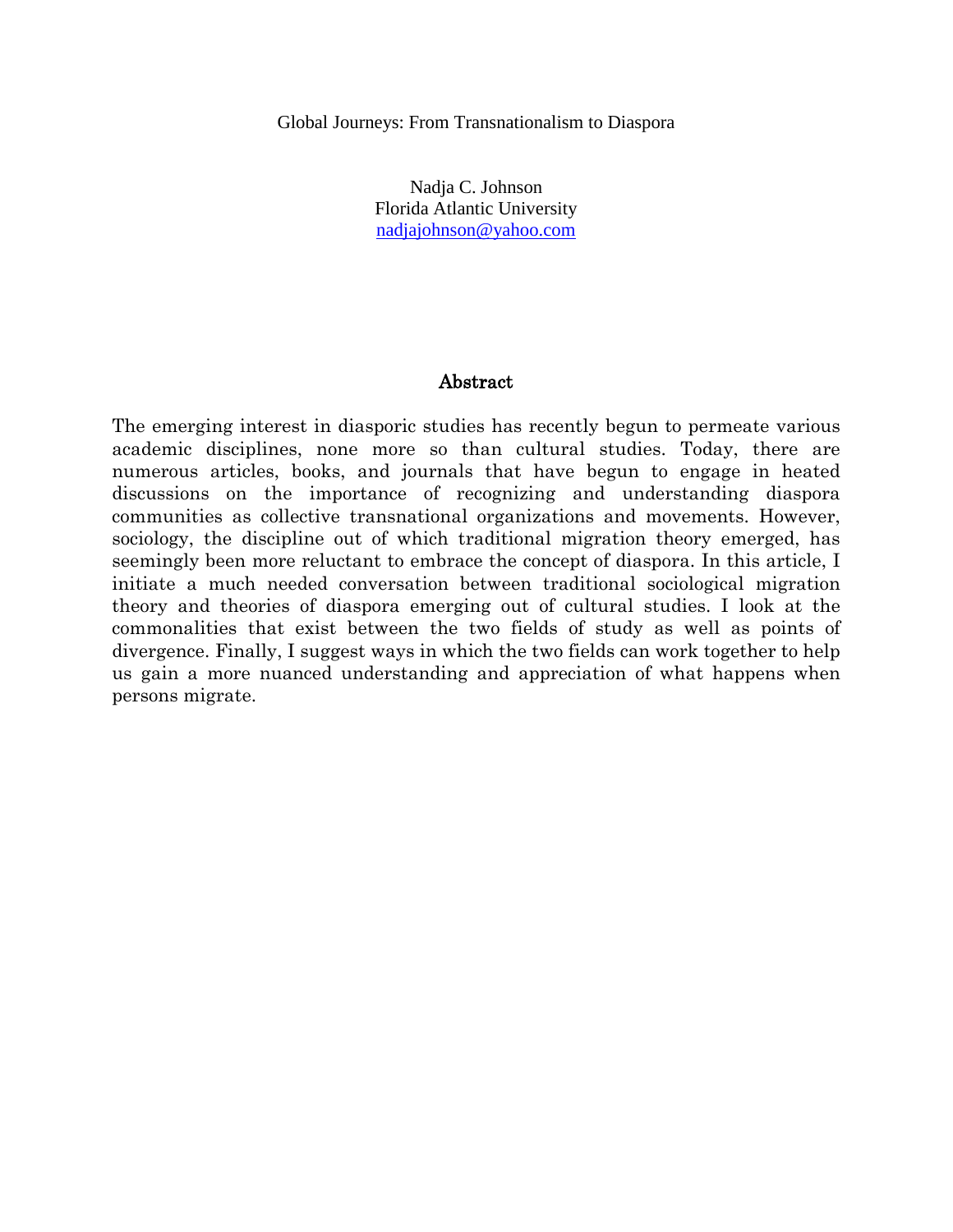#### **Global Journeys: From Transnationalism to Diaspora**

 Advances in information technology, increased accessibility to communication via the internet, and more affordable modes of transportation have facilitated the rapid mobility of information, capital, people, and power to nontraditional spheres. In the twenty first century, such nontraditional spheres include diasporas—groups of migrants originating from the same homeland who have formed transnational movements. "Diaspora—as both concept and social practice—is in vogue" (Dufoix, 2003). This quote by Stephane Dufoix can be contrasted to popular sentiment in previous years when scholars like when William Saffran (1991) observed that scholarship on ethnicity and immigration paid "little if any attention….to diasporas" (as cited in Brubaker, 2005). The concept of "diaspora" has indeed become a "hot topic," the relevance, and significance, and negotiation of which are actively debated not only in academia (beginning especially in 1991 with the publication of the academic journal *Diaspora*) but also in real life, where governments, politicians, and economists all reference the term "disapora."

The political importance of diasporas across the globe is evident in the recent surge in discussions about their geo-political influence. The 2010-2011 Arab Spring (the revolutionary political demonstrations and protests in the Middle East) gained tremendous global coverage for the way in which residents were displaying levels of frustration and intolerance of injustice, but the uprising also was a platform from which diasporas connected to these countries were able to become directly involved in socio-political change. The important role of migrants in the Arab Spring resulted in political analysts, academics, and intellectuals developing renewed interest in the impact of diasporas. One online commentary, *The National*, published an article discussing the important role of diasporas not just in the revolutionary process of change but also in the future reconstruction of the countries affected by the Arab Spring. Specifically, the article highlighted the World Bank's appeal that these nations call on their diasporas to help them rebuild; the article's author quotes the organization's economist, Dilip Ratha, as saying, "The diaspora can be a friend in foul weather. If things are not going well in your country, and foreign investors aren't there, the diaspora will still be there" (Arnold, 2011). These kinds of discussions about diasporas are not unique to the Arab Spring or to countries experiencing political upheaval. For example, in 2012, the U.S. State Department hosted its second annual Global Diaspora Forum under the theme "Moving Forward by Giving Back." This conference took place in the nation's capital on July 25-26, 2012. According to the website for the forum,

The Global Diaspora Forum is an annual celebration of America's diaspora communities. The gathering challenges diaspora communities to forge partnerships with the private sector, civil society, and public institutions in order to make their engagements with their countries of origin or ancestry effective, scalable, and sustainable.

Such examples of journalists, intellectuals, and political leaders hosting conferences and forums and making public attempts to facilitate the influence of diasporas on their home countries shows just how timely this research is.

This interest in diasporas is not limited to the developing world or to the host countries where migrants reside. Leaders in developing countries such as in Africa, the Caribbean, and South America are also are having conversations and reconsidering nontraditional resources that could help them become competitive. Noticeably, diasporas are frequently mentioned in these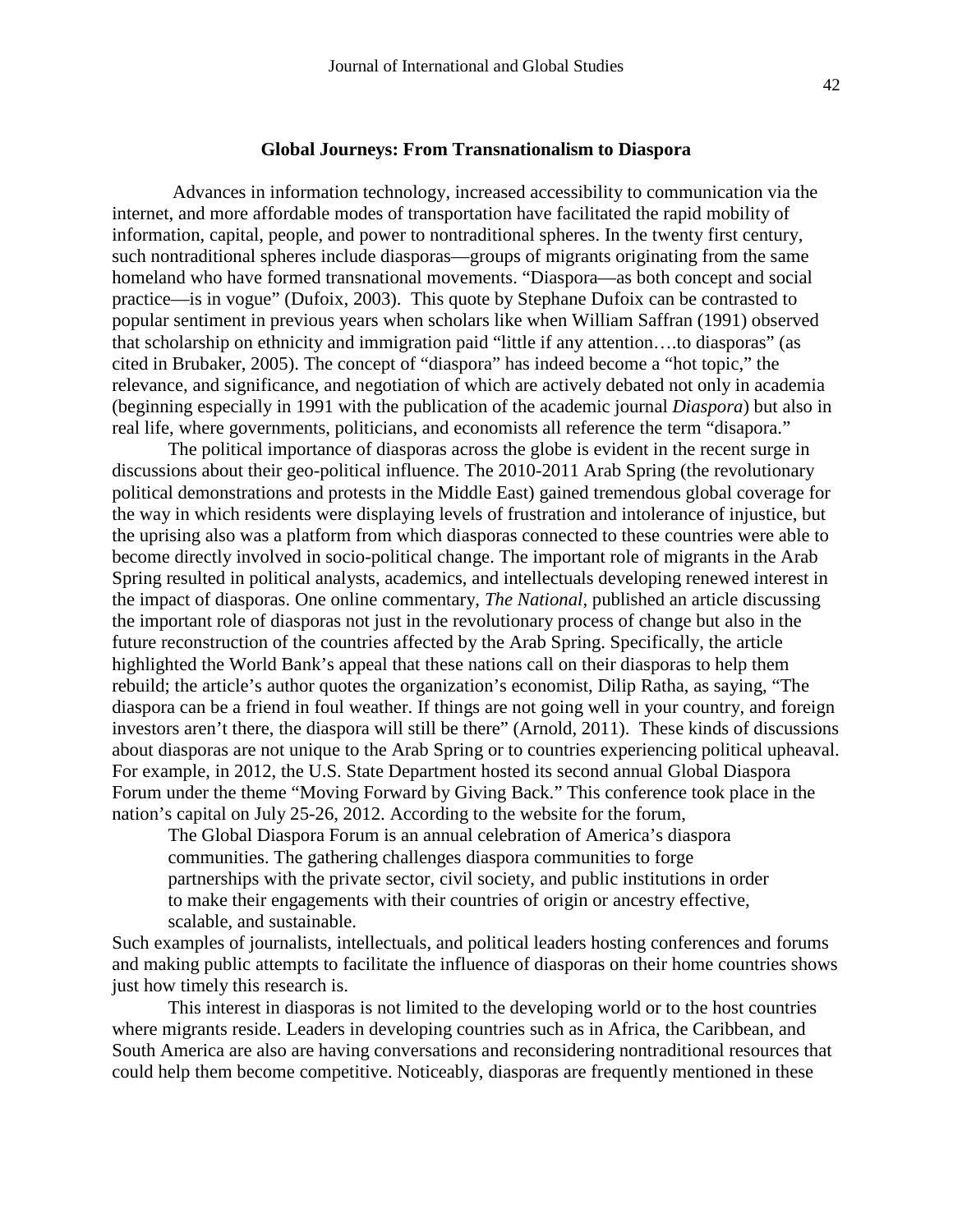conversations, often cited as invaluable assets to aid in the country's development and, therefore, a major part of the solutions they seek.

 In this paper, I review and discuss the rise of "diasporic studies" over the past two decades. These contemporary studies, utilizing renewed and recreated definitions of diaspora and the role of diaspora communities, reflect the theoretical shift and current trends in migration studies. In particular, I am interested in trying to determine when and how the term "diaspora" (in its current form) came to play such an important role in academia. The paper is also ambitious in the sense that while trying to assess the rise of diaspora studies, I start what I believe to be a much needed dialogue between the sociological literature on migration and the literature on diasporic studies. To date, the two have often been discussed in different camps (sociology and cultural studies, respectively), giving the impression that neither camp of scholars has anything in common. However, this paper seeks to show what connections, if any, exist between theories of migration in sociology, specifically theories of transnational migration and theories of diaspora studies.

I begin with a brief explanation of the title of this paper and an interpretation of how I believe 'the migrant' has evolved in academia. Because diaspora is the central aspect of this paper, I then provide a discussion of the understanding and definition of diaspora, as presented by some of the pioneering scholars. I choose to start with a discussion of diasporas because I believe that obtaining an understanding of diasporas will be helpful in understanding the connections and diversions between theories of transnational migration and diasporas, which are discussed in the subsequent sections. (A thorough discussion and review of transnational migration theory is beyond the scope of this paper, although an overview of the theory can be obtained throughout the paper.)

## **The Journey of the 'Migrant'**

At the risk of resorting to a fixed, linear progression of the conceptualization of the movement of people across borders, I assert that what we have seen in studies on migration is an "academic evolution" from the notion of 'migrants' to that of 'diasporas' and then, ultimately, to that of 'transnational social movements.' That said, the greatest overlap between studies on diasporas (originating out of the cultural studies discipline) and sociology of migration theories lies in the area of transnational migration. However, where I believe that diaspora studies move beyond theories of transnational migration can by summarized in two points: (1) diaspora studies' focus on how members of diasporas *self-identify* as belonging to the diaspora communities and eventually formulate a new movement based on this identity and (2) the ways in which members of diasporas connect not only with the host country and the home country but also the ways in which they *connect with each other*.

These distinguishing points seem to be problematic for scholars who intend to reserve the right to categorize people who move across borders and define them as "migrants" or "transmigrants." Although academics have utilized the concept of diaspora widely, I argue that diaspora studies differentiates itself from studies of migration based on the premise that the members of diasporas are self-identified; they do not quite fit nicely into theoretical typologies or defining characteristics—they define themselves and operate accordingly. In short, diaspora is more than just another concept being introduced to group and categorize persons; it is also a social process. It is a process in which some migrants actively engage—a process that possibly shares qualities of a movement. Furthermore, I suggest that missing from theories of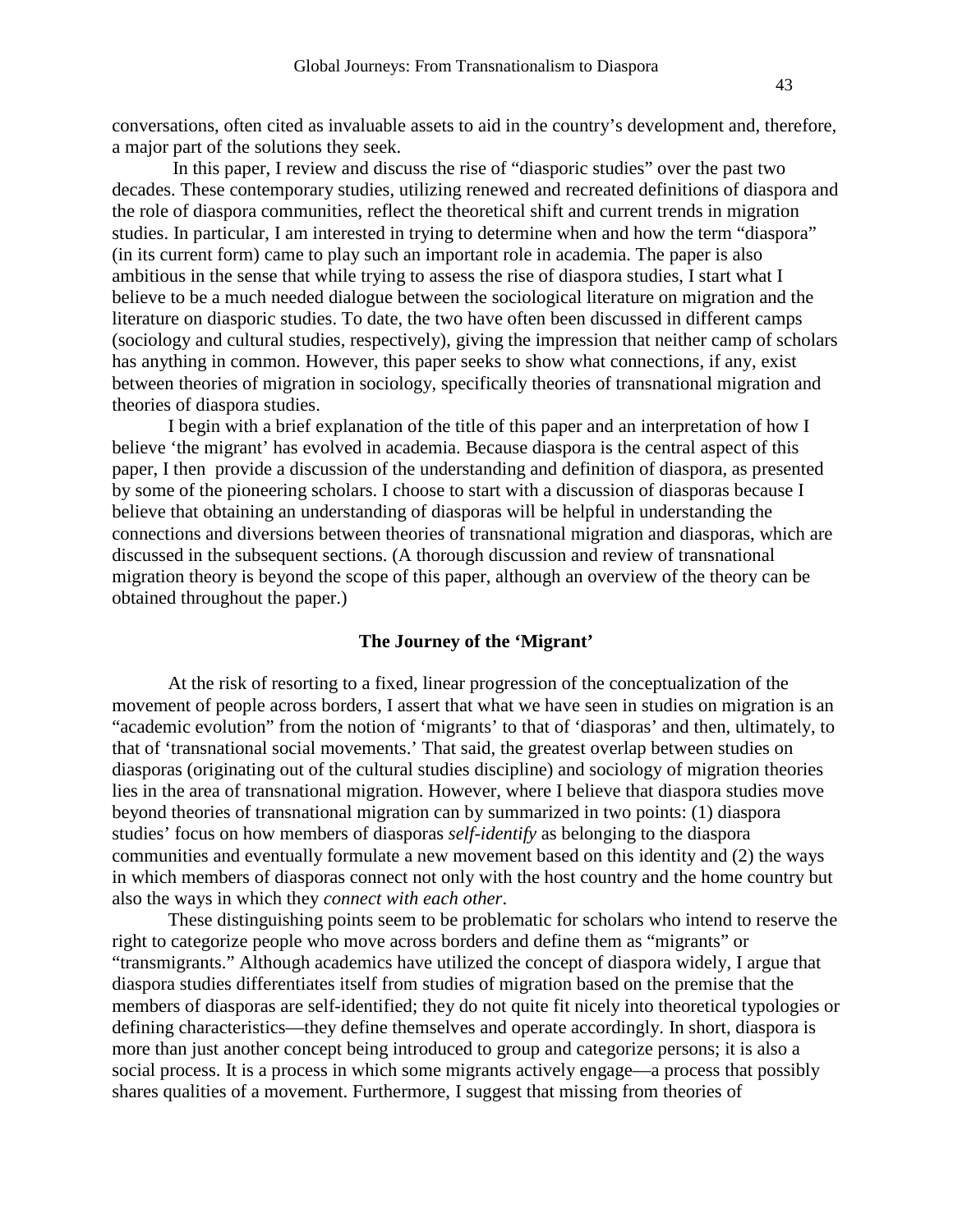transnational migration is the deep connection members of diaspora communities share with each other, another somewhat difficult reality for social scientists concerned with quantifiable phenomena to study. This is not to say, therefore, that migration scholars need not try to understand diasporas or the role diasporas play in the current global era. Regardless of whether or not they do, however, I believe that it is crucial to realize that whatever social scholars have to say about the reality of diasporas, diasporas are very real to those who participate in them.

Despite the fact that diaspora communities are often real for those who participate in them, some scholars assert that diaspora studies is just a passing fad in academia. As Butler (2001) put it, many scholars are keen to capitalize on the "sexiness of the discourse of diaspora studies in academia" without putting much effort into forming a methodological and theoretical conceptualization of the term. This may be partly true, as scholars are often seeking ways to make their work innovative and important by somehow incorporating the latest "hot topic." However, I challenge the notion that such studies are a fad or that they are "passing" in any way. Instead, the challenge facing academia at this time is to shift the focus and unit of analysis from the *scholars* of migration to the *actors* in migration and diasporas. Once we do so, I think we become less concerned with conceptual, theoretical flaws and instead become able to get to the things that matter most: an understanding of how these individuals are defining themselves, changing their lives, and impacting the world.

#### **What is Diaspora?**

Before I engage in a more thorough discussion, it is important to remember that among scholars focusing on migrant networks, identity politics, cultural politics, and global movements the definition of "diaspora" remains highly contested because not only are scholars not in agreement on a single definition, but others reject diaspora itself as a new theoretical lens. As Brubaker (2005) remarks, we are in essence witnessing a "'diaspora' diaspora—a dispersion of the meanings of the term in semantic, conceptual and disciplinary space." Furthermore, according to Brubaker, the large number of scholars who have attempted to define and redefine the concept has possibly left "diaspora" as a concept "stretched to the point of uselessness." It is highly possible that like "transnationalism" before it, what "diaspora" suffers from is what Robert K. Merton (1968) referred to as the "fallacy of adumbration." As Merton stated in *Social Theory and Social Structure*, "To come very near to a true theory and to grasp its precise applications are two very different things…Everything of importance has been said before by someone who did not discover it" (as cited in Portes, 2001). That is, "if something is new, it is not really true, and if something is true, it is not actually new" (Portes, 2001). And so, we inevitably get to the question that leads to this essay: Is diaspora new? Or even true?

Before we fall into the "age old" trap of romanticizing, we must remember that, like all spaces, diasporas are places of contestation and struggle. They are heterogeneous entities, replete with varying personalities, experiences of gender, race, class, sexuality, immigration status, age, and religion, among other differences. Like any other organization or community, these differences suggest that there are constant struggles for power, for leadership, for common goals, and for agenda setting within them. As Hua (2006) reminds us, no diaspora community is homogenous; "diasporic communities and networks are not exempted from sexism, racism, ethnicity, classism, homophobia, ageism, and other discrepancies and prejudices." Because of this contestation, Werbner (2002) describes diasporas as "chaordic," replete with multiple discourses, dissent, and competition—all within the same diaspora. This understanding may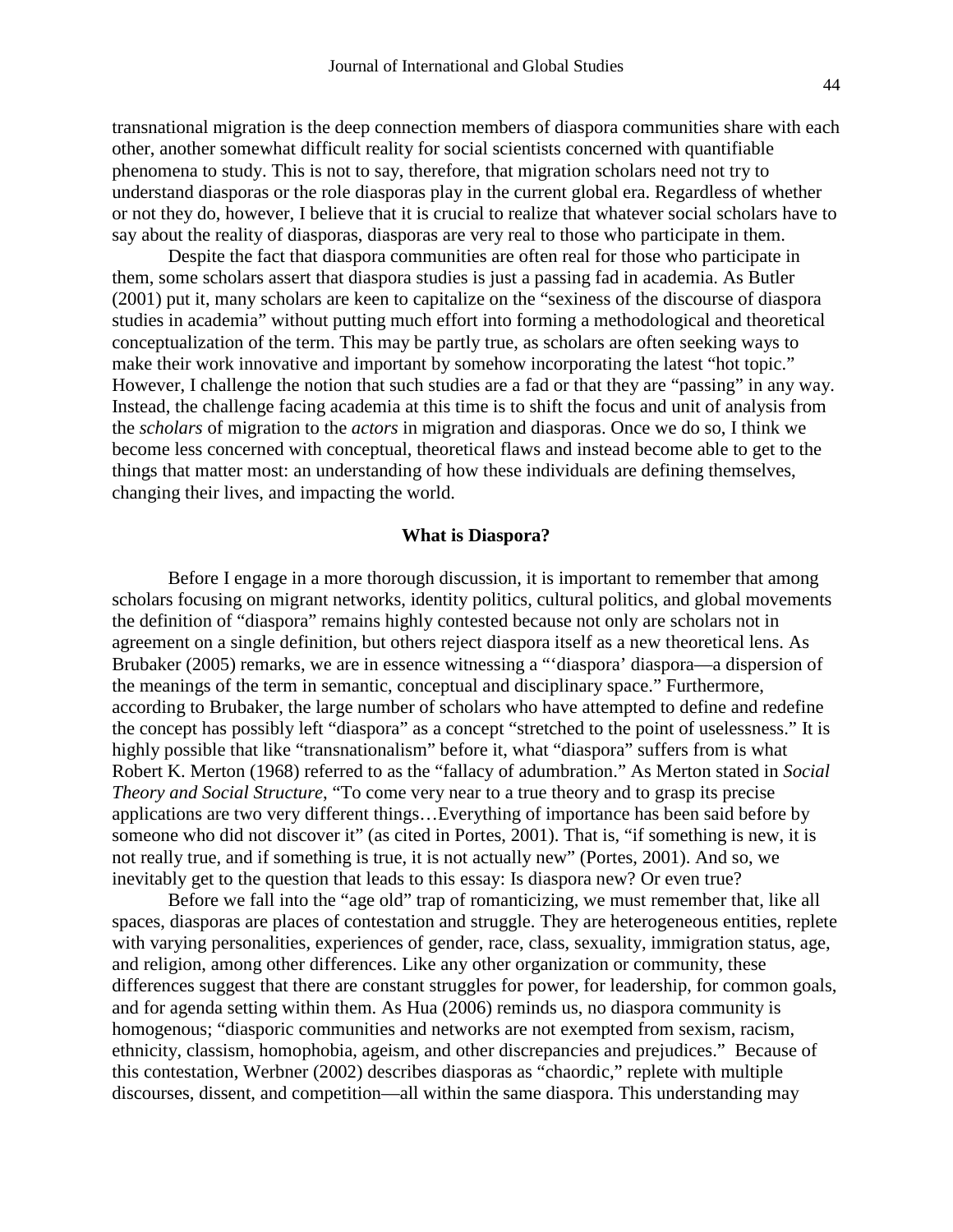weaken the claim that people actively "choose" to join a diaspora, which leads some scholars to believe that only some persons (i.e. those who are highly educated, wealthy, or elite, etc.) are included in the diaspora, while others (i.e. the poor, struggling and uneducated) are excluded.

Just as we have to be careful not to assume that all persons who relocate become knowledgeable of the existence of diasporas or actively participate in them, we also have to be careful not to resort to the equally problematic labeling and categorizing of the "masses of migrants" who are viewed as poor, uneducated, and struggling. Indeed, the claim that a diaspora necessarily consists primarily of migrants is as faulty as the claim that diasporas necessarily exclude them. These conceptual challenges to our understandings of how diapsoras come about do not mean that we should abandon the consideration of agency or choice altogether. In fact, I maintain that agency and choice are essential to understanding diaspora formation. It is also important to remember that diaspora formation is not always a positive phenomenon and that there are instances in which diaspora communities support civil wars and political instability in their home countries. Despite all this, diaspora is a concept worth exploring, to which I will attempt to bring some clarity in the next paragraphs.

In the pioneering work on diaspora communities, *Global Diasporas: An Introduction*  (1997), Robin Cohen presents a thorough assessment and analysis of the world's dispersed communities. The word *diaspora* is derived from the Greek verb *speiro* (to sow) and the preposition *dia* (over), so its literal translation is "to sow over" (Cohen, 1997). Therefore, when we speak of diaspora, we are acknowledging some form of dispersion from a central location or place of origin that results in the scattering of something or someone over various locations (oftentimes two or more countries). When referring to people, the term "diaspora" implies that people have been relocated or removed from their original place of residence (homeland). In his book, Cohen describes the term as originally being used to describe the experience of the Jews a group of people who were forced out of their place of residence, shunned into exile, and scattered around the world. Hence, in academia, the word "diaspora" was often used in relation to the Jewish population and has historically had the connotation of a negative experience (i.e. forced relocation). In his discussion, Cohen acknowledges that although the modern conceptualization of diaspora communities has evolved drastically from this view of victimized, exiled diasporans, an understanding of the Jewish diaspora is crucial in understanding today's dispersed communities.

Historically, there are other "victim diasporas" that have significantly influenced the discourse on diaspora. These historical, often victimized and traumatized diaspora communities include the African Diaspora, the Armenian Diaspora, the Irish Diaspora and the Palestinian Diaspora (Cohen, 1997). But today, there is much more variety in the diaspora communities that are being analyzed, with a shift from a focus on historical, victimized diasporas to that of a living diaspora, conceptual lens that provides a framework for the observation, analysis, and discussion of active migrant movements. As one scholar put it, "Membership in diaspora now implies potential empowerment based on the ability to mobilize international support and influence both the homeland and the hostland" (Clifford, as cited in Butler, 2001). As this quote suggests, "diaspora" invokes a sense of agency and action within those who participate in it. That is, those who have migrated seem to experience a greater sense of involvement in a community when they view themselves as belonging to a "diaspora" as opposed to being just a migrant. This is not to say that the traditional push/pull model of understanding the process of migration is outdated or that it does not apply to specific type of migrants, (e.g. those who move from the Global South to the Global North). However, diaspora studies, compared to traditional migration studies, seem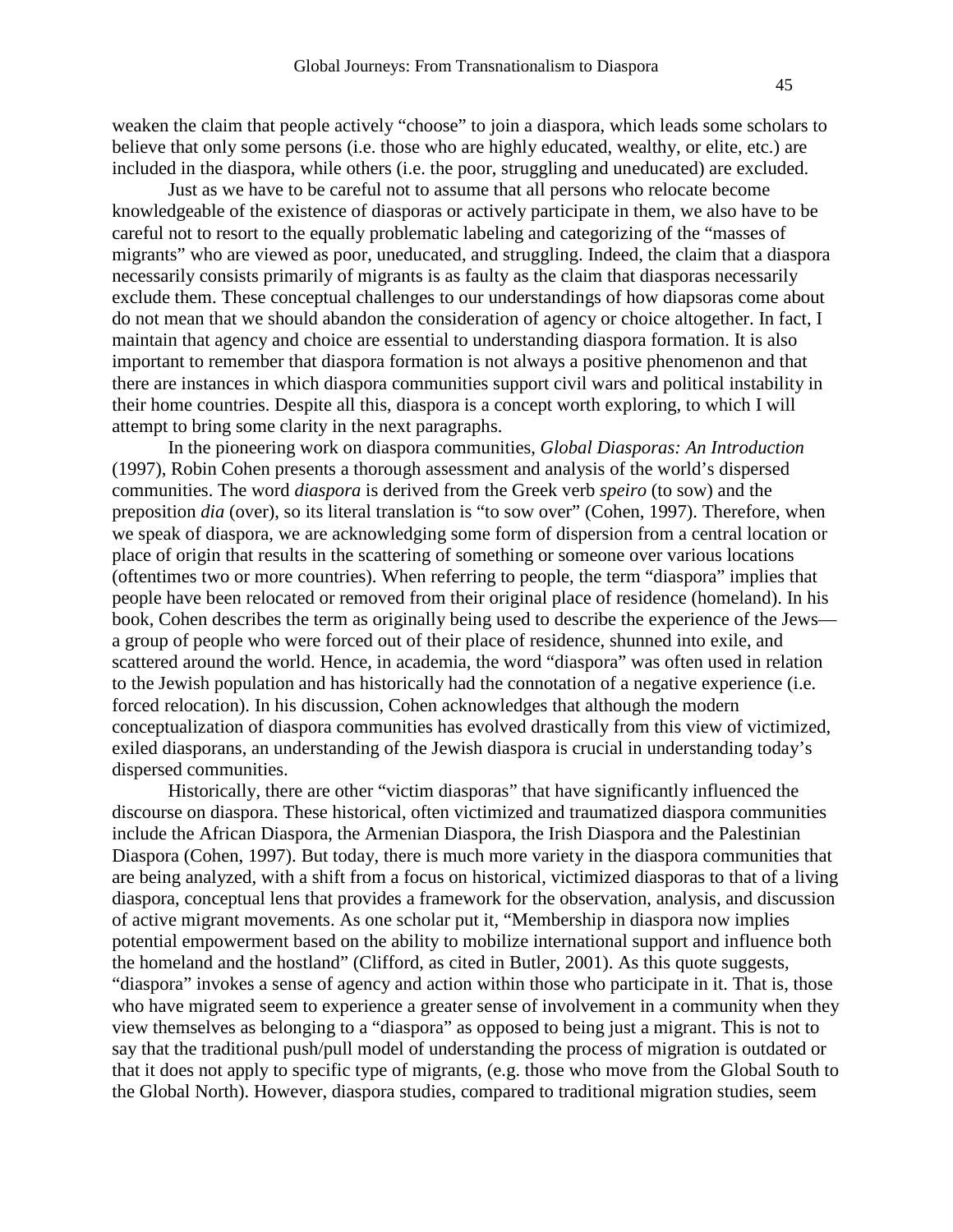less concerned with trying to describe reasons *why* people migrate and instead focus on the process that occurs *after* they migrate. In so doing, diaspora studies move beyond traditional push/pull models of migration (the primarily focus of which include exploring the factors that force or "push" migrants out of their home countries and attract or "pull" them to the host country). Diaspora studies are, in contrast, more concerned with understanding the process of community formation after persons migrate.

It is therefore not surprising that we are beginning to see an increase in the emergence of formal diaspora entities and organizations. Evidence of this increase is reflected in the plethora of studies on diaspora communities from various geographical regions around the world such as South Asia, Africa, the Caribbean, Latin America, and Central Europe. Today's diaspora communities are also much more diverse, with persons dispersed in multiple lands and with a wide variety of individuals partaking in initial dispersal, including refugees, temporary visitors, international students, permanent residents, and so forth. Here again, there is much controversy concerning who should "legitimately" be included in counts of diaspora communities and who should be excluded. Nevertheless, contemporary studies about diaspora communities are less concerned with who is traveling and are more concerned with when they travel, how they travel and under what circumstances, and their experiences when they arrive (Brah, 1996).

For Cohen, diaspora communities can exist in cyberspace, in a physical location, or as Benedict Anderson (1993 [1983]) would argue, through a shared imagination. In *Global Diasporas*, Cohen offers nine common elements that contemporary diaspora communities embody. In an effort to preserve brevity and conciseness, I will highlight what I consider to be some of the more important elements of the ones he presents in the hope that the reader will develop a more conclusive definition of the term diaspora. The third element on the list states that members of a diaspora community have a "collective memory and myth about the homeland, including its location, history and achievements." That is, they have a shared understanding of what and where the native country is and utilize their collective memory when reminiscing about the country. It also means that they often share similar nostalgic thoughts often an idealized conception of what it would be like to return to the country of origin and all of the imagined benefits of returning. Another common feature of a diaspora community highlighted by Cohen is "a strong ethnic group consciousness sustained over a long time and based on a sense of distinctiveness, a common history, and the belief in a common fate" (Cohen, 1997). In other words, members of a diaspora experience a strong bond with each other based on their shared belief of having a unique and distinct cultural and national identity as well as a belief that they have a common and connected future because of this identity. The salience of identity is often neglected in the transnational migration paradigm but cannot be ignored in diaspora studies. As Butler (2001) states, "[Diaspora] calls attention to the relationship between identity and active participation in the politics of hostland and homeland." It is this identity that eventually facilitates the active involvement in the diaspora community and sustains the bonds and linkages that members of the diaspora form with each other.

Khacha Tololyan edited the only academic journal, to date, solely focused on studying diaspora communities. The title of this journal is *Diaspora: A Journal of Transitional Studies.* In the first publication of this journal in 1991, Toloyan stated that the journal would be "concerned with the way in which nations, real yet imagined communities are fabulated, $<sup>1</sup>$  $<sup>1</sup>$  $<sup>1</sup>$  brought into being,</sup> made and unmade, in culture and politics, both on the land people call their own and in exile" (as

 $\overline{a}$ 

<span id="page-6-0"></span> $1$  To "fabulate" is to engage in the composition of fables or stories.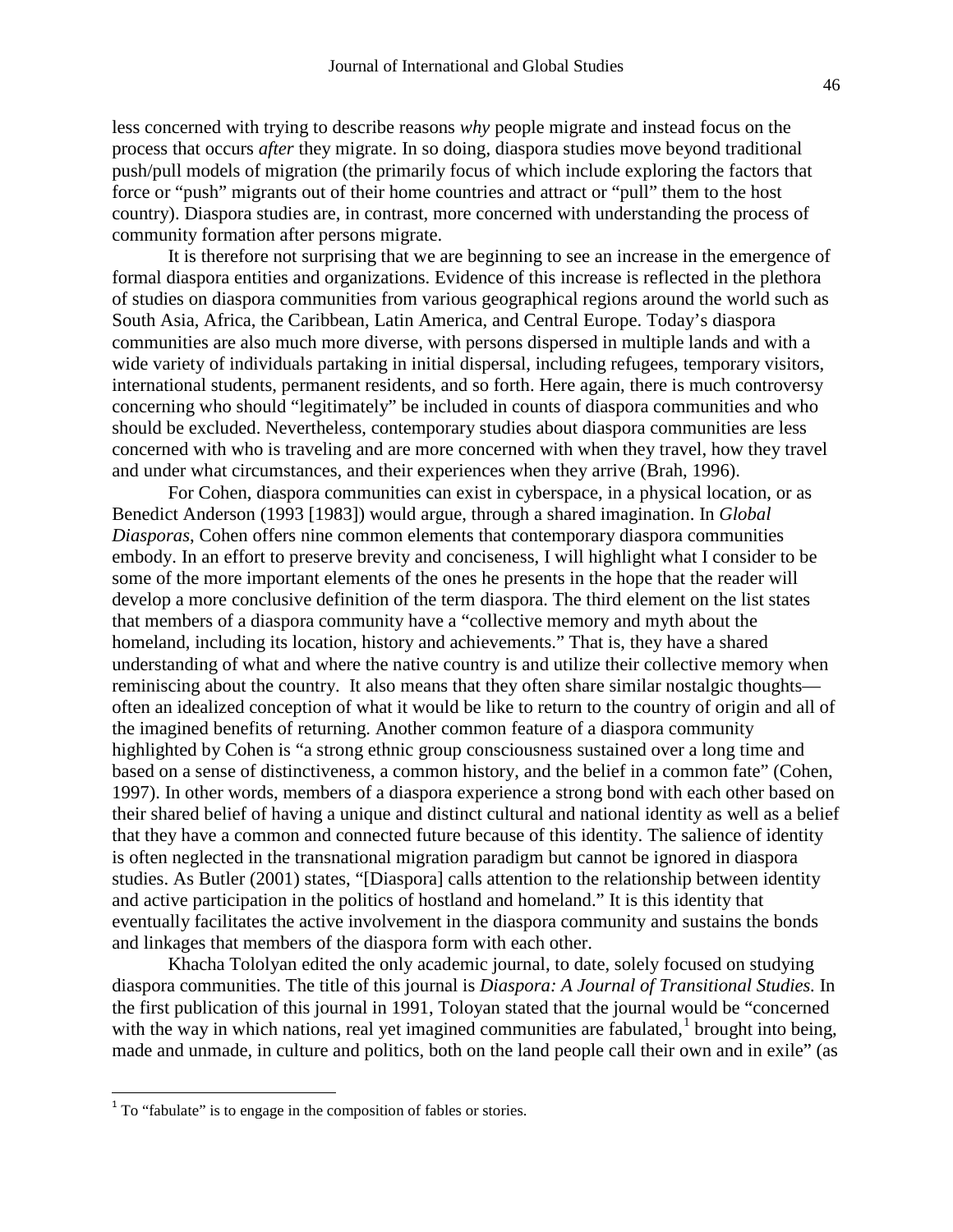cited in Cohen, 1997). Diaspora communities are therefore simultaneously "real" in a geographical sense (the actual dispersal of people) and "imagined," in a conscious sense (the shared imagination of belonging to a community). Either way, they come into existence for very salient reasons. This understanding of diaspora is more in keeping with the postmodern definitions that scholars like Stuart Hall and Paul Gilroy propose. The most important thing to remember is that while becoming a part of a diaspora community entails a form of consciousness raising and changing (a mental reality), the people themselves, through their collective action, make up the diaspora through the process of "rooting and branching" (Cohen, 1997). Diaspora communities are often not composed of any physical infrastructure, legal constitutions, or legislative policies (though this may very well be the case in the future). Instead, these communities are often formed as a result of everyday experiences, stories told, and communication and interaction with others from the common homeland. As such, the diaspora community is constantly evolving and changing.

Many authors have preferred to use the term *diaspora community* instead of immigrant or migrant community, because diaspora community not only suggests agency and action but also implies a strong engagement and connection with the homeland on a cultural, political, economic, and social level. Diaspora communities are composed of migrants who, according to James Clifford (1994), "feel (maintain, revive, invent) a connection with a prior home." As such, this community is unique in its strong sense of connection to "home," rooted in the community members' resistance of cultural erasure in the new place of residence—they are often not concerned with conforming to the host society. Clifford argues that diaspora communities are different from traditional conceptions of immigrant communities because they are more permanent and are not as concerned with assimilation or permanent incorporation into the new culture. The notion of diaspora community also embodies post-colonialism, as the narrative of wanting to go home, to give back to one's home culture, and to help one's family members who remained in the homeland are all characteristics of the post-colonial subject (Brah, 1996). But as Brah explains, this "homing" desire or narrative is not necessarily the same as wanting to return to a physical homeland. Instead, it is more of an understanding that regardless of where the persons relocate, their conception of home is always with them and that it will remain a central part of their identities and that they will always themselves embody some obligation and responsibility to this home. Indeed, some persons in the diaspora feel a need to physically return to the homeland, but the "diasporic feeling" is that one never leaves the homeland, regardless of their place of residence.

One of the defining characteristics of diasporas is the creation of self identity. Those in the diaspora occupy what some argue is a "diasporic space" that incorporates the physical and metaphoric homeland, as well as some attributes of the new "host" society—a space replete with multiple identities. Because of this, those in diaspora communities have a very global outlook, living in the local but occupying global identities. That is, they often embody identities that transcend their physical locations. For this reason, cultural studies scholars like Stuart Hall (1990, 1992) and Paul Gilroy (1993) argue that contemporary, hybrid definitions of diaspora challenge any essentialized notion of race, identity, culture, or ethnicity and instead focus on differences and the reconstruction of new, multiple, fluid identities. Many scholars have begun to pay special attention to the formation of this new "diasporic identity" that is pronounced within these diaspora communities. These identities are often the quintessential features that determine how and why persons form diasporas. At the same time, we have to be careful not to essentialize this diasporic identity. As cultural studies expert Stuart Hall (1999) reminds us: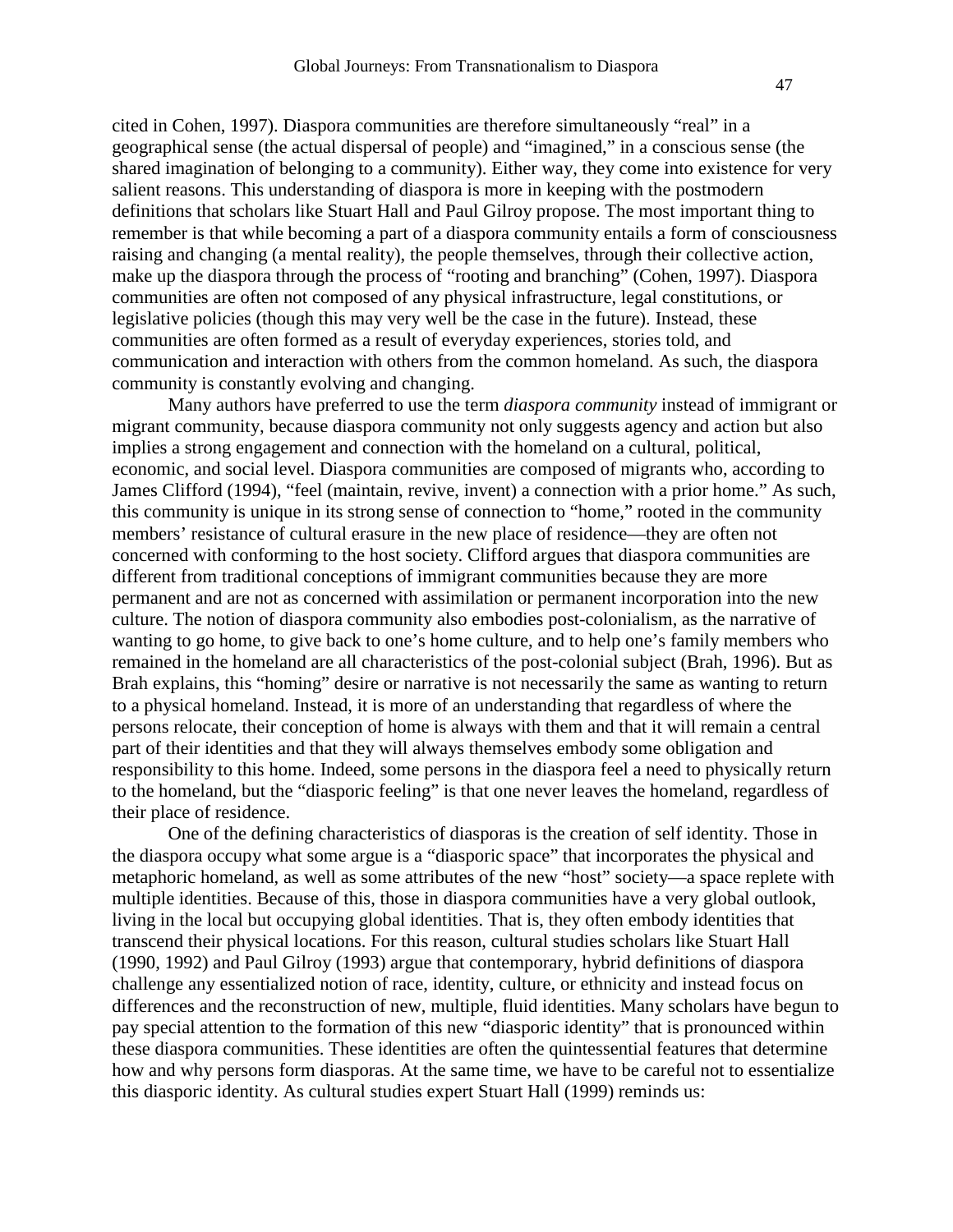Identity is not as transparent or unproblematic as we think. Perhaps instead of thinking of identity as an already accomplished fact, which the new cultural practices then represent, we should think, instead, of identity as a 'production', which is never complete, always in process, and always constituted within, not outside, representation.

Identity then is in a perpetual process of refreshing, renewing, and reforming itself; it is never static. This identity, though in constant fluctuation, eventually results in a sense of belonging to a common identity, and this helps to reaffirm the connection to the diaspora. In reality, multiple identities are created and reconstructed in these diaspora communities; oftentimes "simultaneous diasporan identities" exist (Butler, 2001).

#### **Transnational Migration and Diaspora: Where the Two Meet**

Now that we have established some understanding of the concept of diaspora, it is time to engage this understanding in dialogue with traditional sociology of migration theories, specifically transnational migration theories. In reality, despite the tendency to characterize diaspora studies as a novice phenomenon, the field shares similarities with transnational migration theories, primarily in the sense that both refer to the idea that nations are "unbound" (Anteby-Yemini & Berthomière, 2005; Vertotec, 1999). As Knowles argued, "The concepts of diasporas and transnationalism are 'not distinct but bleed into each other in describing similar sets of people, circumstances and social processes'" (as cited in Ramji, 2006). Rogers Brubaker (2005) has also acknowledged a "fuse" between the literature on transnationalism and the literature on diasporas. Nagel (2001) even uses the two fields as two sides of the same coin, referring to the literature in her article as "diaspora/transnationalism literature." The obvious similarity between them is that both concepts claim to present an alternative lens through which to view migrants and the migrant experience that departs from the older assimilation theories of migration. The often cited example of the old assimilation model of migration is Oscar Handlin's 1951 publication of *The Uprooted*, which suggested that migrants experience a "clean break" from their countries of origin, where the place they left remained a distant past and the migrants assumed a new life and a new identity in the host country. This model promoted a linear and limited understanding of the process of migration, suggesting that it simply involved going from "immigrant" to "ethnic resident" to "native citizen" over the course of two or three generations (Smith, R., 2005). It is this assimilation model that, according to most transnational migration theorists, has dominated migration research and the way migrants were viewed up until two decades ago (Smith, R., 2005). But perhaps both transnational migration scholars and diaspora scholars could benefit greatly from a more nuanced exploration of the assimilation model from which they both argue they are attempting to depart. A good reference here is the work by Alba and Nee (2003), who attempt to trace and explain the ways the American mainstream has been affected by and has affected the process of immigration and, specifically, the assimilation of immigrants. In their work, they highlight the differences between the assimilation patterns of early European immigrants and the assimilation patterns of contemporary immigrants, who originate, for the most part, from the Global South. While advocating for the importance of understanding the process of assimilation, the authors nonetheless assert that assimilation is not inevitable and that, contrary to the assimilation model associated with Handlin, all immigrants face a choice when it comes to how much of their own culture they want to keep and how much of the new culture they are willing to accept. The authors also assert that this is not a one-time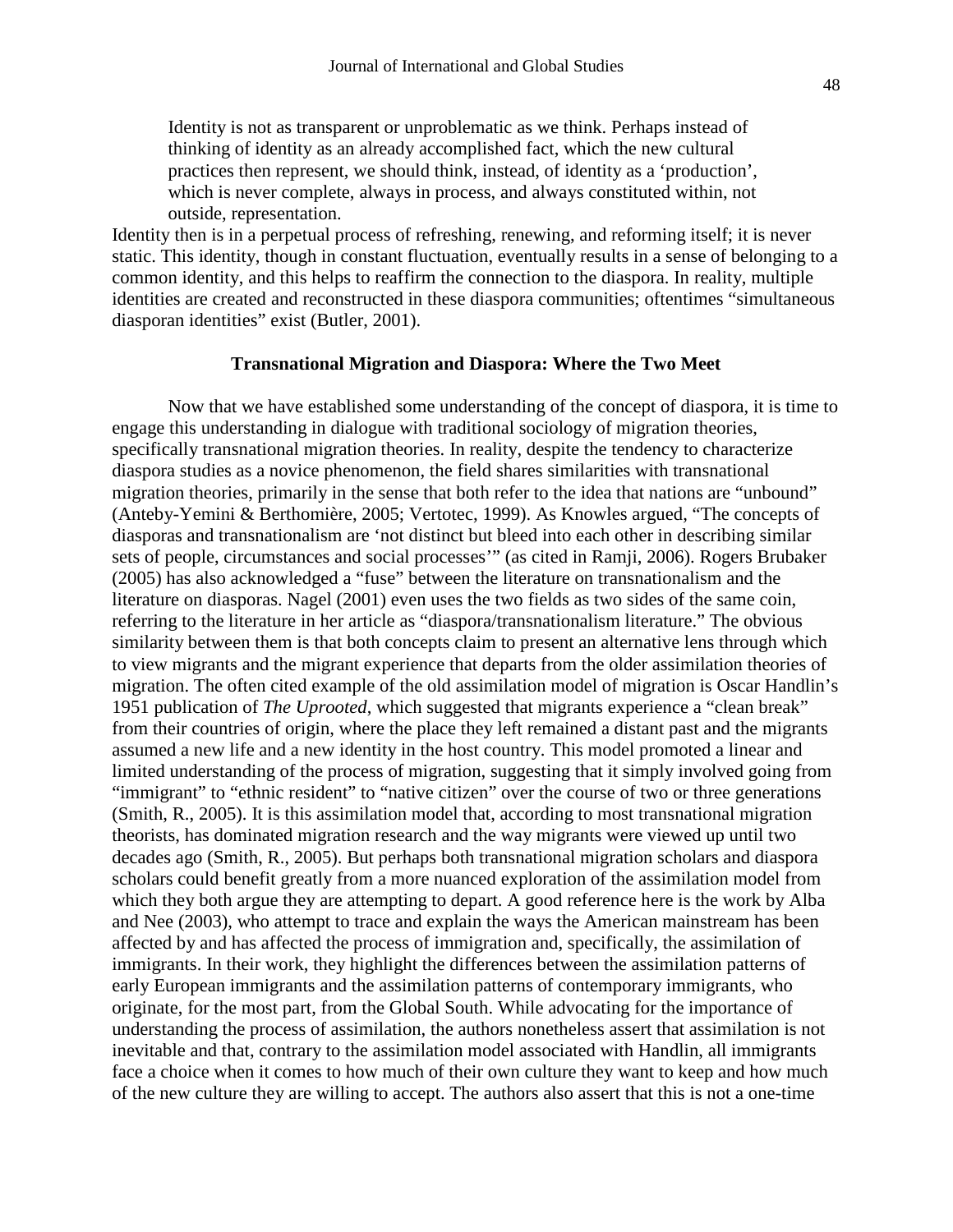process but is instead a continuous social process. Like transnationalist and diaspora scholars, Alba and Nee (2003) also challenge the traditional theories that tended to separate immigrants into the distinct categories of those who assimilated well and those who did not. Alba and Nee discussed an often ignored aspect of assimilation—the reciprocity of the assimilation process. Using America as the prime example, they contend that as much as immigrants are being encouraged to "become" American and are unconsciously versed in the American way of life, the so-called American way of life itself is being changed, altered, and affected by the immigrants (albeit without the acknowledgment of those who seek to preserve the "American way of life"). Because of this, the authors believe, the lines of segregation in America will become more blurred; they say they expect a "blurring of the main ethnic and racial boundaries of American life" (Alba & Nee, 2003). As such, neither transnational theorists nor diaspora scholars portray an accurate picture or understanding of the traditional assimilation theories. Still, these traditional assimilation theories remain significant in that the studies of both transnationalism and diaspora claim to "move beyond" the assumptions of these assimilation theories. By challenging the assumptions (whatever they may be) that exist in this old assimilation model, both transnationalism and diaspora studies camps acknowledge that there is something significant about the way that migrants are living their lives transnationally, a significance that is overlooked or downplayed in older migration scholarship. They both, in this sense, promote a new focus of analysis: the "lived experiences" of the migrants.

Some scholars even present diasporas as an example of transnational communities that must also navigate the ever present tension between "living here" and simultaneously "remembering there," and fields both certainly move beyond a focus on assimilation and how migrants "fit in" to the host country (Nagel, 2001; Ramji, 2006). In both cases, too, there is often some often idealized conception of what "home" is, and the possibility of return is likewise a salient feature in both areas of study. Also, both camps utilize the concept of 'imagined community,' often borrowing from the work of Benedict Anderson (1983) in asserting that the migrants engage in long distance nationalism, as they remain involved and engaged in the politics of the home country in some form. Another connection is that whether in a transnational migrant community or diaspora, members form a community within which they often never engage in frequent face-to-face interactions with each other (Kivisto, 2003). Furthermore, in both cases, the community has benefited from technological advancements that have facilitated communication and connections across national borders (Smith, 2005). In fact, this benefit of technological advancement is very pronounced in transnational migration theory. According to Kivisto (2003), one of the things that makes the current era of transnational migration so different from previous eras is that "modern technology has intensified the rate and extent of circulation between homeland and migratory destination."

Where theories of transnational migration and diaspora studies also bear similarity is in response to the critique that neither phenomenon survives past the first generation of migrants. The argument is that the desire to maintain ties and bonds with the home country and others in the diaspora or migrant community is more important for first generation migrants than second or third generation and beyond. However, both diaspora studies and transnational migration studies refute this. Indeed, I argue that we should not be so quick to make this particular assumption about the experiences of second and third generation migrants. Butler (2001) believes that one of the distinguishing features of diasporas is their existence over at least two generations. A good example can be found in the case of the Jamaican diaspora. In June 2008, I attended the Jamaican Diaspora conference held in Kingston, Jamaica. At this conference were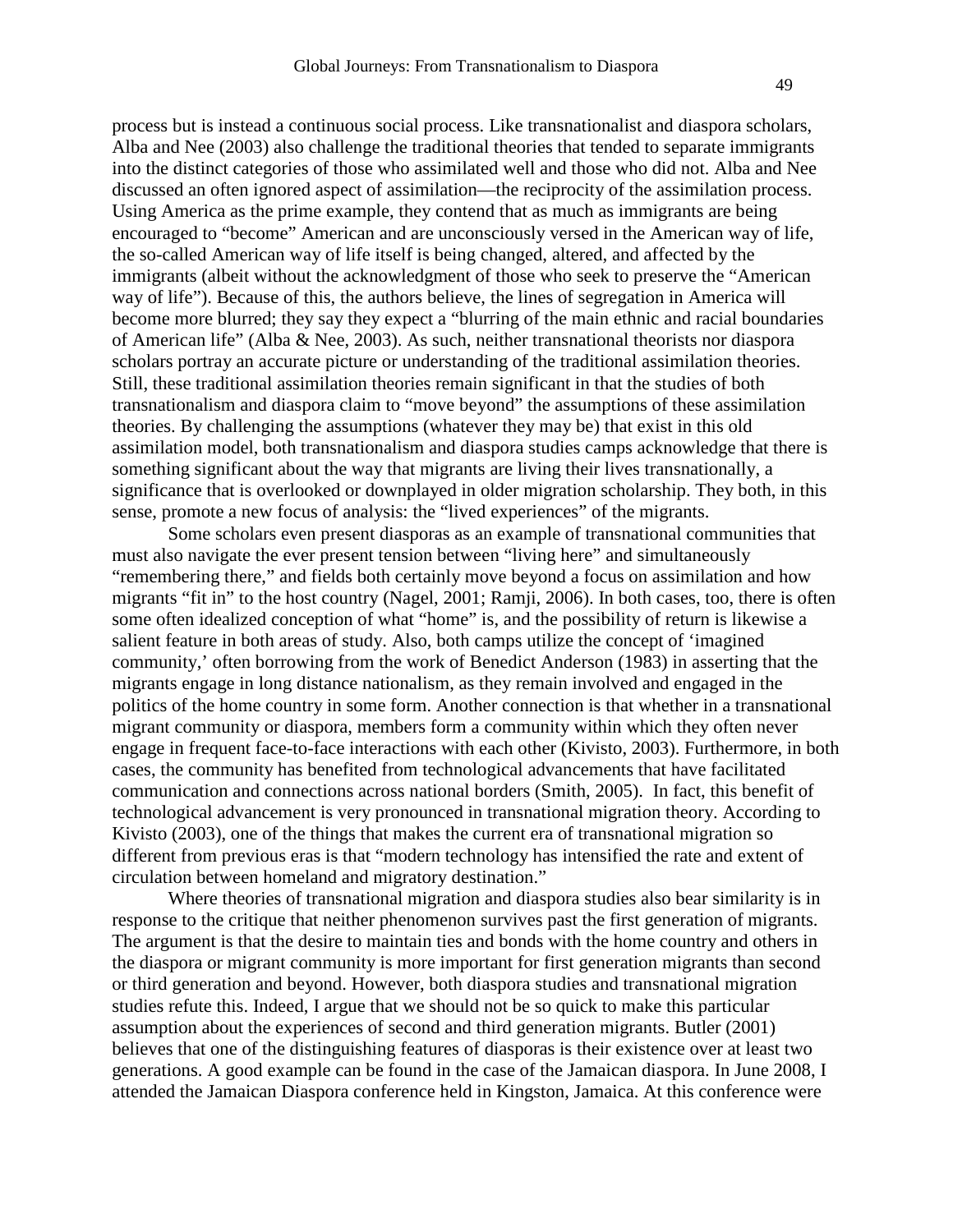the "Future Leaders" of the Jamaican diaspora, where members were mostly individuals aged 30 years and under from England, Canada, and the USA. One of the things that surprised most of the conference participants is that of the nearly 200 youth present, from all three countries, the overwhelming majority had not only not been born in Jamaica, but they had also never been to Jamaica prior to the event. Despite this, their enthusiasm in sustaining the Jamaican Diaspora was evident based not only on their attendance at the event but also on their active engagement on the diaspora's online webpage and on their own social webpages such as Facebook, as well as their planning of their own conferences of Jamaican diaspora future leaders, the latest of which was held in Jamaica in August 2009. In fact, they seem to be more organized than the larger Jamaican Diaspora organization and were determined to make their presence known by engaging in projects with youth in Jamaica, among other activities.

The concept of space is another point of convergence between transnational migration theory and diaspora studies. In both instances is the assertion that there is something unique and important about the space within which displaced or relocated persons operate. Transnational theories of migration have referred to this as "transnational social spaces" (Pries, 2001), bearing similarity to the "third space" (Bhabba, 1994) often used by diaspora scholars. It is important to note that both frameworks recognize the importance of space, though they may define it differently. Transnational migration scholars often discuss the ways in which geographical spaces give way to social spaces within which migrants operate (Pries, 2001). These spaces help to confirm the notion that immigration is a circular concept and not necessarily a linear phenomenon, something that possibly scholars in both camps can agree on. Although not necessarily admitting so, diaspora studies also borrows heavily from one often overlooked or ignored field in sociology: the sociology of space. Both frameworks place importance on the way in which migrants conceive of space and the new space they find themselves in once they leave the homeland. However, transnational migration scholars have attempted to define and redefine this space, while diaspora scholars are content with knowing that there is simply something unique about the notion of space.

One of the eminent scholars on transnational migration, Thomas Faist, has proposed three analytical types of immigrant transnationalism: kinship groups, circuits, and communities (Kivisto, 2003). Of these three types, diasporas have more in common with the third type communities. Kinship ties are focused on notions of reciprocity and the role of remittances in maintaining family relationships. Circuits are concerned with the circulation of goods, information, and people. It is his conception of transnational immigrant communities that find commonalities with diasporas. As Kivisto points out, transnational immigrant communities are defined more by space than place. However, it seems that theories of transnational immigrant communities maintain that these communities are only transnational when the majority of migrants in the community frequently engage in some tangible transnational activity, such as hometown associations, school alumni associations, or religious associations. Scholars of transnational migration often go out in the field asking migrants to tell them how many times they send money home, make phone calls home, participate in specific projects on development in the home country, and so on, in an attempt to gather quantifiable data and make general assumptions. However, because diasporic scholars view diaspora as a *process* and type of consciousness, they seem to be less concerned with counting "evidence of transnational connection" and more concerned with understanding the experiences of the migrants, how they are negotiating their new identities and what factors motivate them to be involved, or not, in the home country.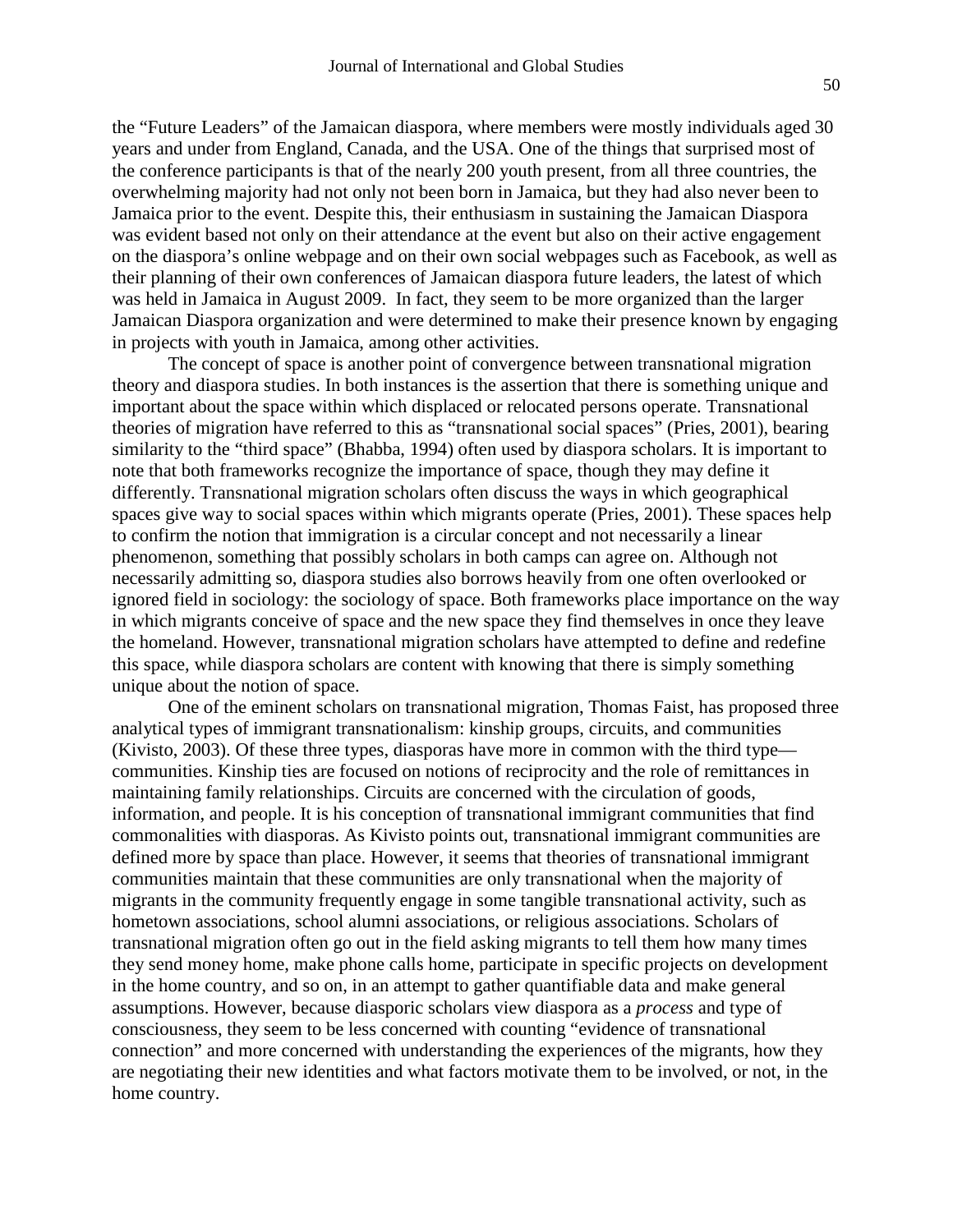#### **Diaspora Moving Beyond Transnational Migration Theory**

Despite the similarities described in the previous section, the distinctions between transnational migration theories and diaspora studies bear some rather significant distinctions. Indeed, not all scholars are comfortable using *transnationalism* and *diaspora* interchangeably. The first editor of *Diaspora*, Khachig Tololyan stated, "The idea of diaspora—as an unending sojourn across different lands—better captures the emerging reality of transnational networks and communities than the language of immigration and assimilation" (as cited in Lie, 1995). Scholars of diasporas suggest that "diaspora" more accurately describes persons coming from one central geographical location who are "scattered" across multiple locations. Typically, transnational migration theory can be applied even in the case where persons from one nation migrate only to one other nation. Diaspora, on the other hand, necessarily suggests a scattering and, therefore, often describes migrants or migrant communities with a common place of origin living in *more than one nation*.

One of the main problems with trying to contrast and compare transnational migration theory with the diaspora framework is that the two concepts come out of very different camps. That is, while transnational migration theory is more or less rooted in anthropology and sociology, diaspora studies "involves a dispersion in disciplinary space" (Brubaker, 2005). That is, as a studied phenomenon, it spans anthropology and sociology, and other disciplines (including cultural studies, geography, race and ethnicity studies, geography, political science, and theories of transnational social movements). In fact, diasporic studies maintains that it is not a theoretical conceptualization about persons but is instead a framework from which to understand the process which migrants go through. So while one (transnational migration theory) maintains its newness as a theoretical concept, the other (diaspora studies) presents itself as a lens through which we can see migrants, a lens that privileges the way migrants define themselves and not the way in which they are defined by others (this will be discussed in more depth later on). Diaspora studies is, as Paul Stoller (2002) commented, a multidisciplinary framework that defies being tied down by any one discipline trying to legitimize itself as a new theory. As such, it is a concept that gets defined and utilized across many disciplines and is hard to "fit" under the sole umbrella of sociology. John Lie (1995) has suggested that one reason that the sociology of migration has been slow in theorizing about diaspora is that the preoccupation of transnational migration studies with getting information through census data and surveys presents a "methodological incongruence" with diaspora studies, which is more about a lived experience than a reported one. Lie also discusses the way in which diasporic writers tend to utilize "poststructural vocabularies" that help with their personal narratives, while sociological studies are more focused on "generalizing and statistical orientation." In other words, the study of diasporas is essentially and fundamentally different from the more scientific methodological approach often employed in sociology of migration.

Transnationalism has received criticism for its claim that it provides a radical concept describing something new. That is, many scholars have challenged the claim of transnationalist theorists who say that transnationalism is something new that differs significantly from the experiences of migrants in previous centuries (Foner, 1997; Smith, R., 2005; Waldinger & Fitzgerald, 2004). As these critics argue, transnationalism has always existed (albeit in different ways) and perhaps simply without the label of "transnationalism." Regardless of the available communication methods available, people have always remained connected to their homelands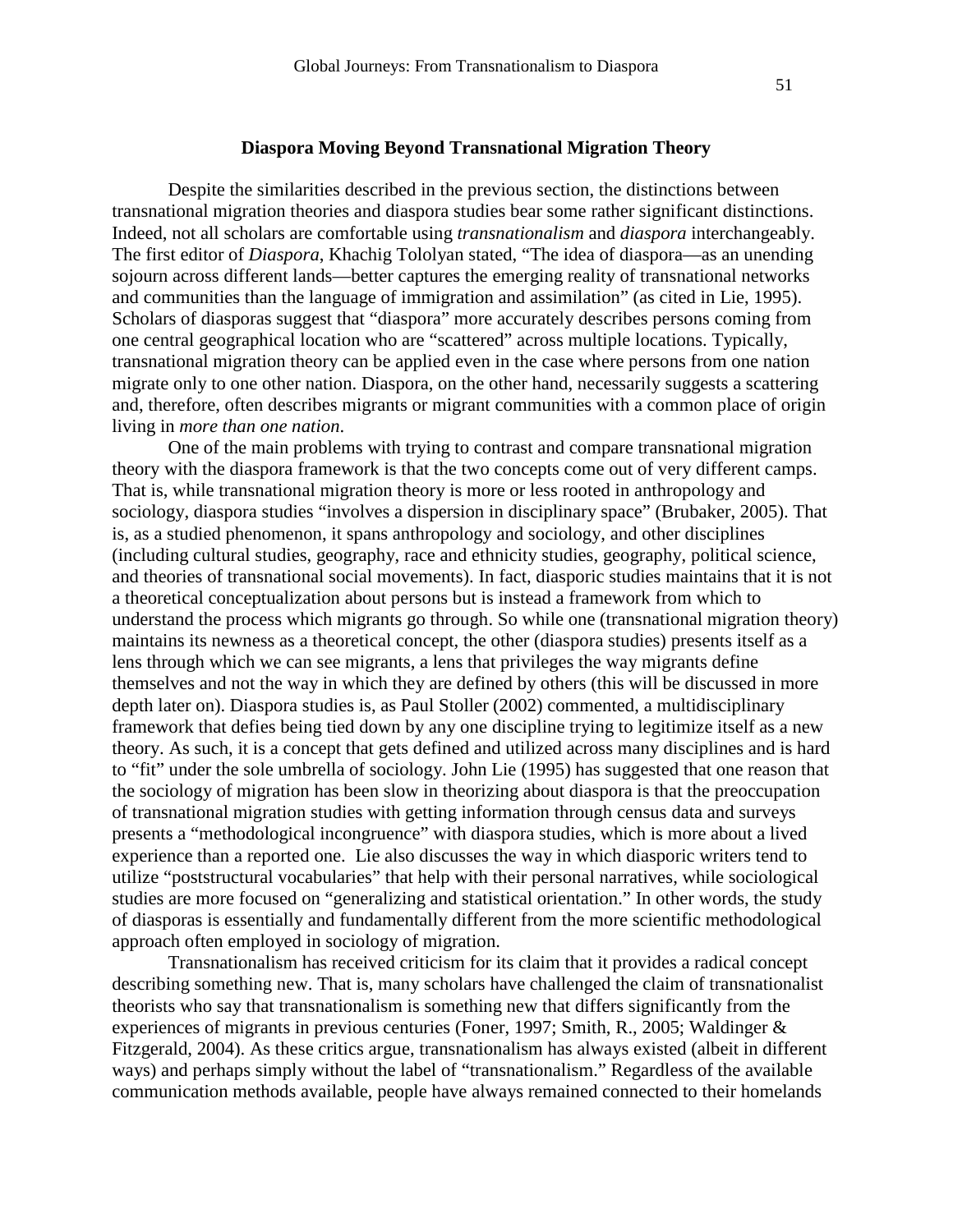when they migrate. The concept of diaspora is different in the sense that it cannot and does not claim novelty (indeed, it was used decades ago to describe the experience of the Jews). However, what it can claim, and possibly indisputably so, is (1) that the term has been redefined (as detailed previously) and (2) that while the process of diaspora, like transnationalism, is not new, there is something very new about the way in which migrant communities have adopted this concept to describe themselves, something they have not done previously. Migrant communities have adopted this concept particularly in the case of newly emerging formal networks of diasporas, including the Indian Diaspora, the Filipino Diaspora, the Haitian Diaspora and the Jamaican Diaspora, to name a few. While these people have been migrating for years and engaging in transnationalism throughout that time, it is only recently that they have decided to identify themselves as members of formal organizations mobilizing under the banner of diaspora. This is significant. So while Brubaker (2005) is right in questioning whether or not we can truly speak about the unprecedented penetrability of borders and the movement of people, he fails to acknowledge the unprecedented way in which people have come to self-identify as belonging to a diaspora.

Transnational migration literature, although often claiming to assert that it moves beyond a nation state focus, tends to rely heavily on nation state discussion. According to Schiller, Basch, and Blanc (1995), "Transnational migration is the process by which immigrants forge and sustain simultaneous multi-stranded social relations that link together their societies of origin and settlement." Yet one of the distinct features of diasporas is that they entail and embody more than just simultaneous connection to the homeland and the host country: They entail connection to others in the diaspora. As Butler (2001) put it, "Contact between communities of the diaspora, independent of contacts with the homeland, is vital in forging diasporan consciousness, institutions, and networks. It is, therefore, an essential point of analysis." As such, it is the contact between members of the diaspora that helps distinguish it from traditional conceptions of transnational migrants. This contact results in the building of a unique cultural identity within the diaspora and a group identity of what it means to be in the diaspora. In this way, diaspora can be viewed as a cultural identity project.

It should be clear by now that concepts such as culture and identity are central to the studies of diasporas—something that is perhaps missing from transnational migration literature. Because diaspora studies is willing to embrace the complexities, fluidity, and significance of culture and identity, it tends to focus on an individual level of lived experience and the everyday life of migrants. Diaspora scholars like James Clifford (1994) have argued that diaspora populations do not share the same theoretical point of origin as immigrants; they do not come from "elsewhere." This is because, as he asserts, the theoretical underpinning of traditional migration theories is that the person comes from "elsewhere" and engages in some form of assimilation and integration, always with reference to some conception of a nation state. As he states in relation to diaspora studies, in contrast: "Positive articulations of diaspora identity reach outside the normative territory and temporality (myth/history) of the nation-state" (Clifford, 1994). For Clifford, the sense of shared collective history and loss are salient features of diasporas, features that often never get merged or integrated into some bounded territory. As he argues, diasporas operate in a somewhat alternative public space that cannot be reduced to national boundaries. Transnational migration theories often define transnational identities as those which "[cross] multiple national borders" (Ramji, 2006). For Ramji, the country of departure and the host country are the two reference points from which identities get constructed. Again, the point of reference is the nation state or territorial borders. So while transnational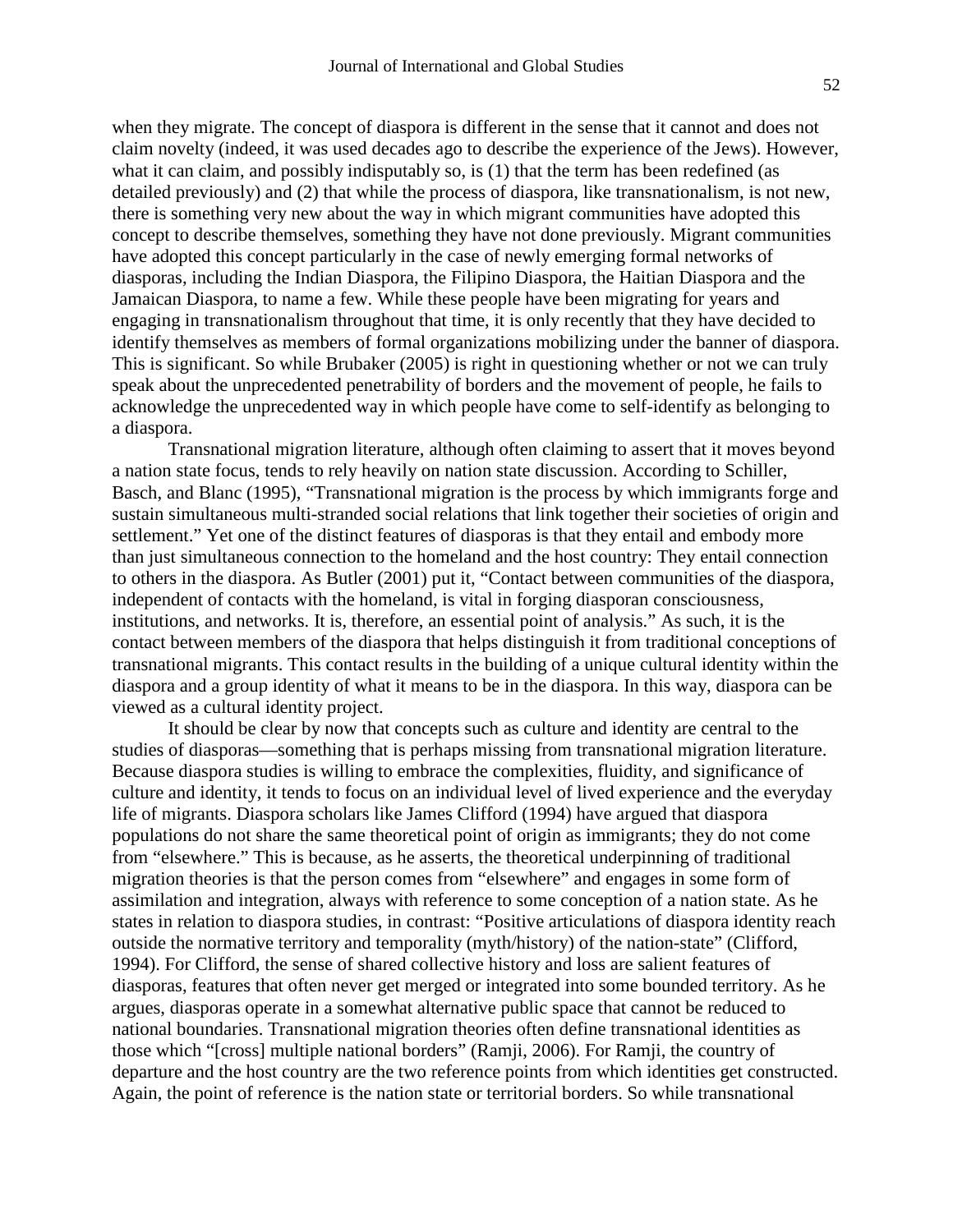migration theories still give preference to nation states and use them as key points of reference, diaspora communities move beyond this and, as Clifford discusses, do not easily fit the objects of diaspora studies into linear migration models of assimilation or transnational migration theories. Diaspora scholars are more likely to assert that the diasporic identity is a hybrid identity that is not necessarily restricted to an identity based on home or host. In contrast, the focus on the nation state is naturally the main point of reference for many sociological transnational migration scholars, since, by definition, sociology is concerned with the study of societies, and societies are often defined within territorial borders. As Peter Kivisto (2003) put it, "Sociology, from its inception until recently, tended—often implicitly—to view society as synonymous with the nation state" (10).

In reviewing and researching transnational migration theory, it becomes clear its real focus is on the role of nation states and whether we can conclude from transnationalism that the role of the nation state has declined. For this reason, it is not surprising to find studies on transnational migration are caught up in the discourse of the "eroding power of the state as boundary arbiter" and whether or not we have entered into a transnational or "postnational" world in which the nation state is in crisis (Kivisto, 2003). While this might be the latent agenda of transnational migration theories, diaspora studies seems much less concerned with taking any side in this debate and puts the migrants themselves and their conceptualization of their diasporic identities at the center of analysis. Diaspora studies has no stake in the efforts to further determine, demonstrate, or prove that nation states are declining in power.

One of the unique characteristics of diaspora communities, according to Steve Vertovec (1999), is that diaspora suggests that it is also a form of consciousness. This consciousness is predicated upon participants' "awareness of decentered attachments," as the diaspora is held together by a recreation through the mind that reflects a shared imagination (Vertovec, 1999). This consciousness enables members to form a connection with others who share the same "roots" and "routes." Transnational migration scholars are perhaps more apprehensive to enter the world of the "mind" and the realms of "consciousness," "collective memory," or "longing and belonging" and the like, preferring to leave the field of cognition and the mental construction of world view to psychology. These scholars may suggest that the weakness of diaspora as a concept is that it appeals to too many existential concepts and is not based enough in practical and observable structures and institutions. Nevertheless, diaspora studies seems more willing to embrace the multidimensional conception of diaspora, willing to borrow from multiple disciplines (cognitive psychology, cultural studies, identity studies, etc.) to explain a complex reality. Again, we can see the ability of diasporia studies to transcend disciplines, not being bound to any particular one.

Another important difference in my estimation is that transnational migration theorists are deeply concerned with their ability to group migrants into some fixed category. This becomes clear in the work of scholars such as Kivisto, who, in one of his articles, "Theorizing Transnational Immigration," finds himself asking the following questions:

Should all immigrants today and yesterday be viewed as transnational? What about the immigrants from either era that sever family ties, care little if at all about the homeland issues, and never return home? Would not it be more appropriate to consider which immigrants from both periods qualify as transmigrants and which ones do not? (Kivisto, 2001)

Though these questions present very real problems for transnational migration theory, they do not enter consideration as such within the realm of diaspora studies. In response to the first two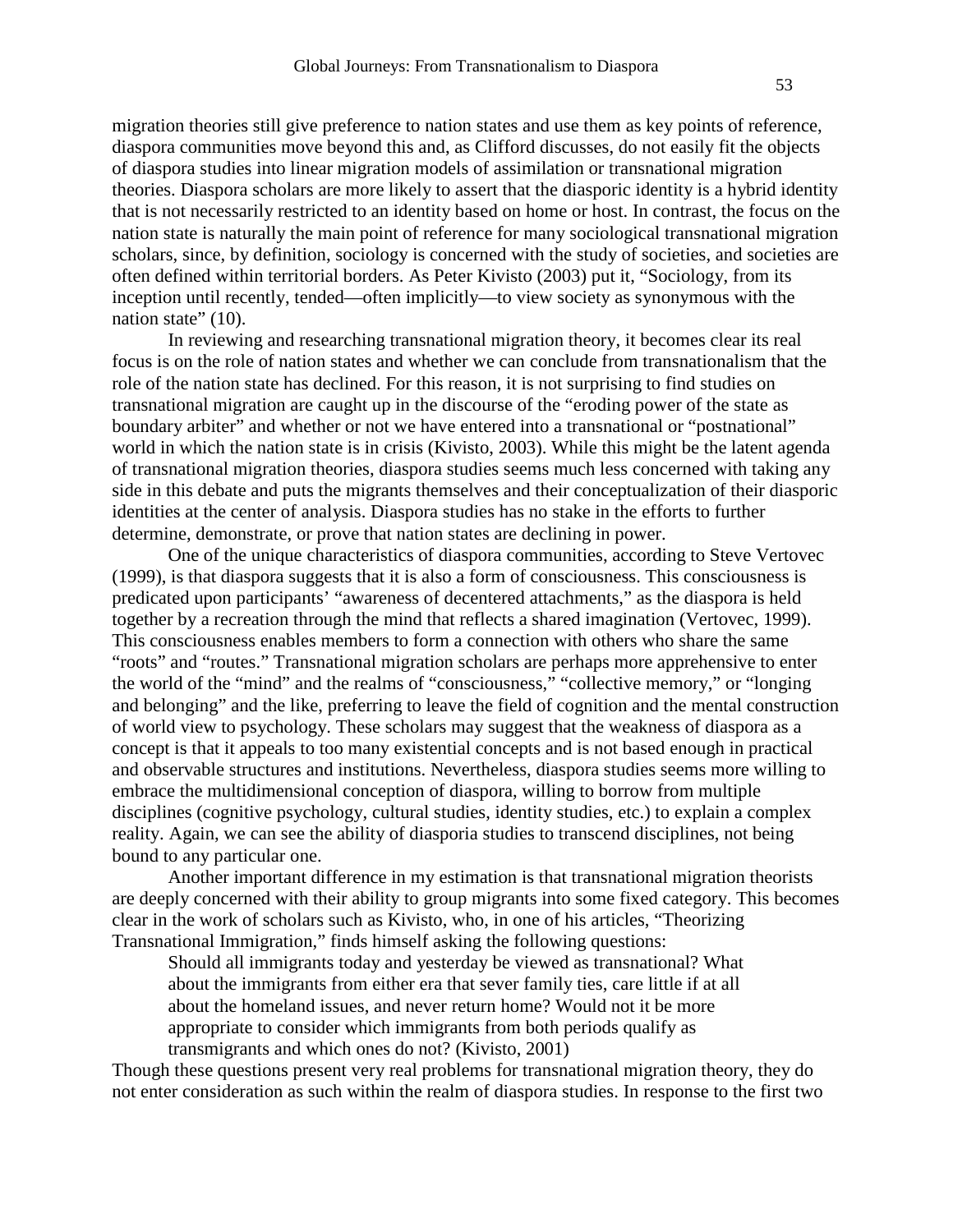questions, diasporia studies asserts that members of the diaspora are self-defined and make a conscious effort to become part of the diaspora. As Brubaker (2005) has noted, one of the more unique characteristics of the concept of diaspora is the way in which it has transcended the "ivory towers" of academia and has entered the "everyday life" of individuals who have adopted the concept and utilized it to define themselves. As he said,

Dispersion [of the concept of diaspora] has been even more striking outside the academy: in the media, on the web, in the self-representations of a wide range of groups and initiatives. In this respect, the trajectory of 'diaspora' resembles that of 'identity', which moved from being a technical term of philosophy and psychoanalysis to a key term throughout the humanities and social sciences, and

which came to be widely used in the media and popular culture. (Brubaker, 2005) In my estimation, transnationalism has not yet become an accessible or "trendy" term that has been able to move beyond academia; it remains, for the most part, a concept unfamiliar to most migrants. On the other hand, possibly because of its chicness or "sex appeal," diaspora has successfully become a part of everyday discourse in both home countries and host societies.

Indeed, many of the pioneers of diaspora studies (at least in the cultural studies discipline), including Stuart Hall and Paul Gilroy claim to be part of the diaspora communities they describe. These persons took the initiative to write about an experience that was unique to them and because of this, many ironically criticize diaspora formation as being elitist or only for intellectuals. This is mentioned in the work of Anteby-Yemini and Berthomière (2005), who, in describing the Caribbean diaspora, state, "Most of the actors of this group, most of the leaders were (and still tend to be) intellectuals, writers, very active in the public sphere" (Anteby-Yemini & Berthomière, 2005). John Lie (1995) refers to such scholars as "Third World Intellectuals" whose fiction, memoirs, essays, and even scholarly prose shape the representation of the new immigration. I see no contradiction here. The fact that many scholars of diaspora are writing about or referencing their personal experience only further legitimizes my argument that the significance of diaspora rests within its organic formation. These migrants, who have the opportunity, are simply doing what should have been done before—they are connecting their personal experience with a structural phenomenon and writing about it. These voices (often not visible in sociology of migration literature) "account for the gulf between international migration studies and transnational diasporic studies" (Lie, 1995). Whether or not these persons have been able to present some set, bounded, and fixed definition of the term "diaspora" is probably less important than the fact that they are trying to make some sense of their experiences and gain some understanding of their lives.

Diaspora formation is not an inevitable result of migration, and it is not merely a new category in which to group migrants. It is therefore no surprise that not all migrants belong to diasporas. Unlike transnational migration theory, diaspora is considered a process, a practice, and not a category of people. One can choose to join a diaspora and become active within that entity, but no one is forced to do so; becoming a member of a diaspora community is a process of selfidentification and consciousness. It is a social process and a practice that some persons engage in while others do not. Diaspora scholars would remind us that diasporas consist of self-identified persons who feel connected by their sharing of the same process or practice of lived experience. Diaspora communities are organically formed from within and not from without. That is, it is not necessarily the work of a scholar to determine who is included in and excluded from the diaspora, but the migrants themselves determine this by a self-guided processes. As Brubaker states, "We should think of diaspora in the first instance as a category of practice, and only then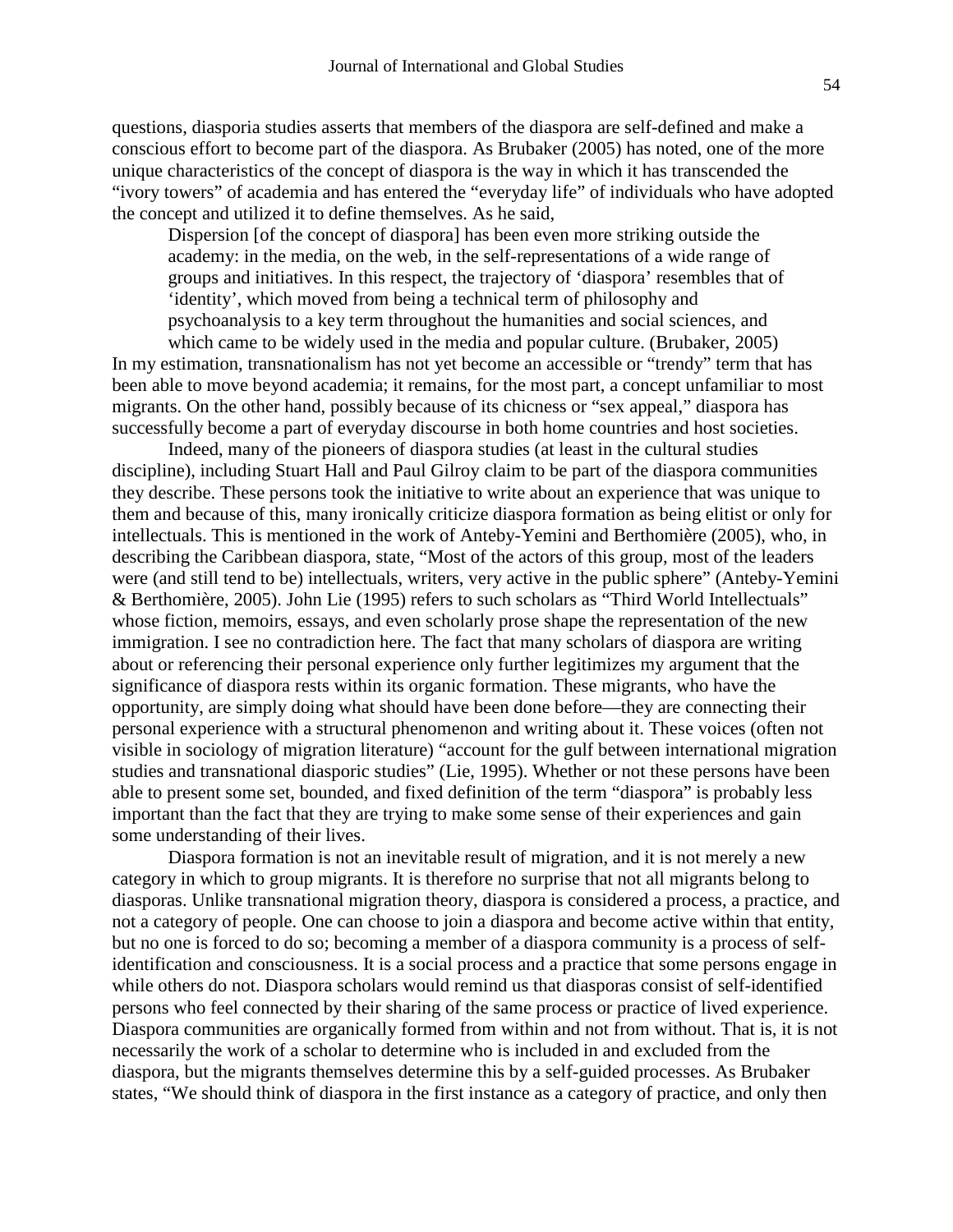ask whether, and how, it can fruitfully be used as a category of analysis" (Brubaker, 2005). That is, diaspora is primarily a lens through which we can attempt to understand a process in which migrants engage and is only secondarily a category of migrants.

#### **Conclusion**

In this paper, I have summarized contemporary studies on diaspora communities by attempting to link diaspora studies to its predecessor and close relative (transnationalism) with its seemingly next of kin and "newly found" relative (transnational social movements). In doing so, I briefly discussed the concept of diaspora and then went into two detailed sections, one showing the way in which diasporas and transnational studies are related and the other showing how they diverge. Once we are able to move beyond the need to perfectly define diaspora and show how "new" or not new it is as a concept, then we can possibly begin to actually find ways of understanding how these diasporas have formed, mobilized, and created change. Because whether we agree that it is new or not, the existence of diasporas is undisputed for many who participate in these communities.

The importance of an article like this is that it encourages a conversation (between sociology of migration and diaspora studies) where silence has typically prevailed. Although both camps may have varying foundational philosophies, they could certainly borrow and benefit from each other. Traditional sociology of migration journals (such as *International Migration Review*) and contemporary diaspora journals (such as *Diaspora* and *Public Culture*) need not be archenemies or polarized as extreme opposites. As John Lie (1995) so succinctly and aptly put it:

It would be a pity indeed if sociologists neglect the new journals. Surely there are reasons to be wary of them—their ignorance of the sociologist scholarship, their disregard for numbers and generalizations, and their abstruse theoretical terminology and endless neologisms. Nonetheless, hardheartened empiricism must confront our inescapably transnational world. It is simply bad sociology to ignore the reality that the new ideas and terms seek, however unsuccessfully at times, to comprehend. Impressionistic though they may be, they valiantly attempt to capture the ineffable range of colors and shapes of the ripples through our time and space that the old school has neglected in favor of reproducing standard academic style. The new diasporic voices will not be silenced or marginalized; their sheer numbers and their centrality in academic and nonacademic discourses ensure their continuing significance. This is no cause for lament, however. Sociologists after all, have the splendid example of *The Polish Peasant*. It is time to reconsider the splendor of human waves by once again valorizing the personal and the general; the sociological imagination demands nothing less.

Finally, I believe that the next stage that diaspora studies will enter is to a focus on individual diaspora communities and the way in which each community embodies elements of transnational movements. To date, the majority of the scholarship on diasporas has tended to focus on finding generalized characteristics and attributes of diasporas. At this time, however, it seems that most scholars are willing to go beyond this and have recognized the importance of paying attention to each diaspora community individually and the ways in which each one has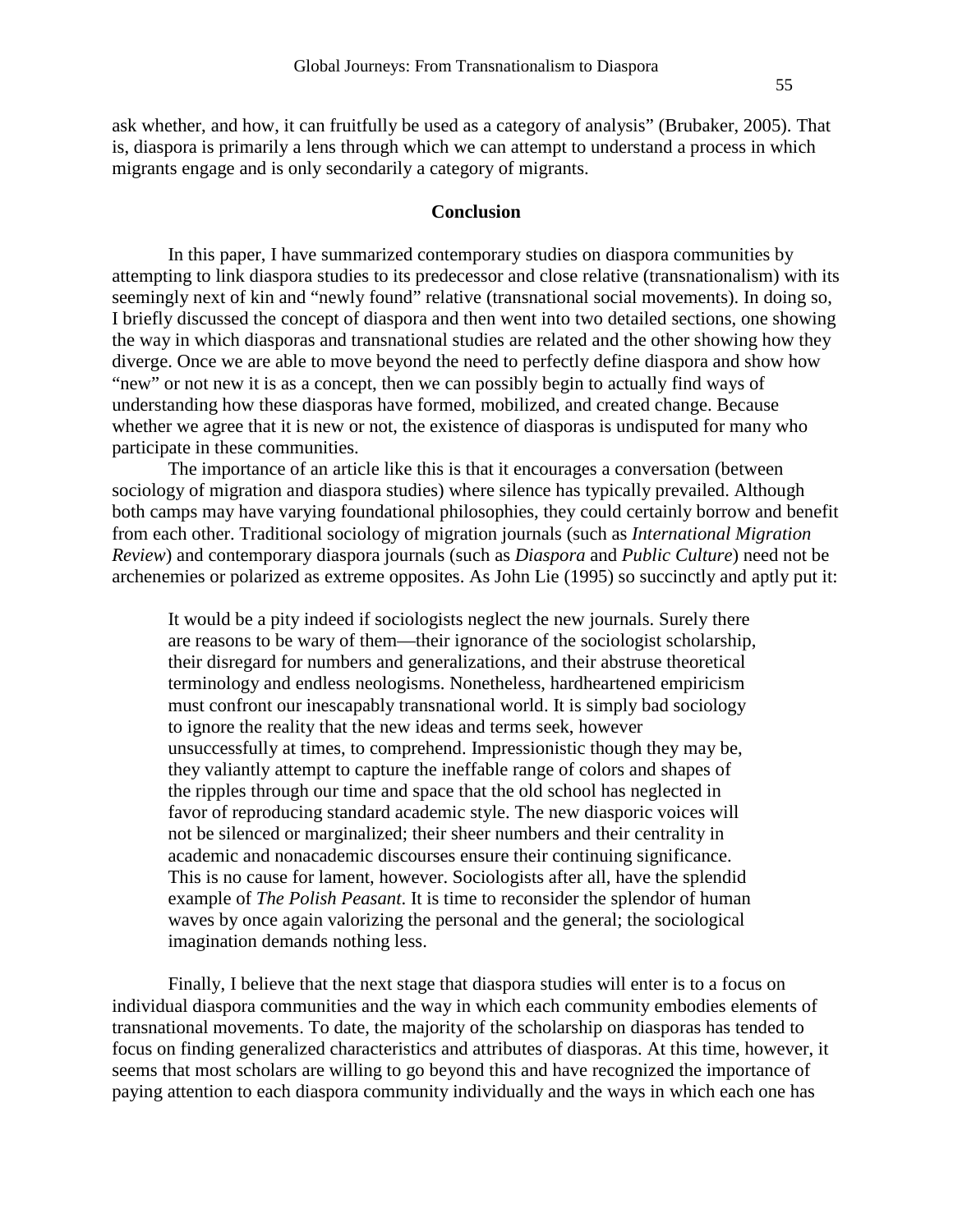formed and how its members mobilize. For example, while there is a plethora of available literature on the Caribbean Diaspora community, few authors have narrowed their studies to specific case studies of Caribbean Diasporas residing in various parts of the globe. Although there are some similarities among all Caribbean Diasporas, I believe, for example, that the Caribbean Diaspora communities residing in different countries (i.e. the U.S., the UK, and Canada) each warrant their own analysis in order to highlight their unique characteristics and to be able to accurately analyze the evolution of the diaspora community in a particular host location. As diaspora scholar Avtar Brah (1996) reminds us, "It is axiomatic that each empirical diaspora must be analyzed in its historical specificity." By doing so, we will better be able to understand the ways in which these unique transnational socio-cultural movements arise, why they arise, and the specific implications of these communities on societies.

#### **Acknowledgements**

The author would especially like to thank Dr. Mark Harvey (Florida Atlantic University) and Dr. Mark Frezzo (University of Mississippi) for their assistance with writing this paper.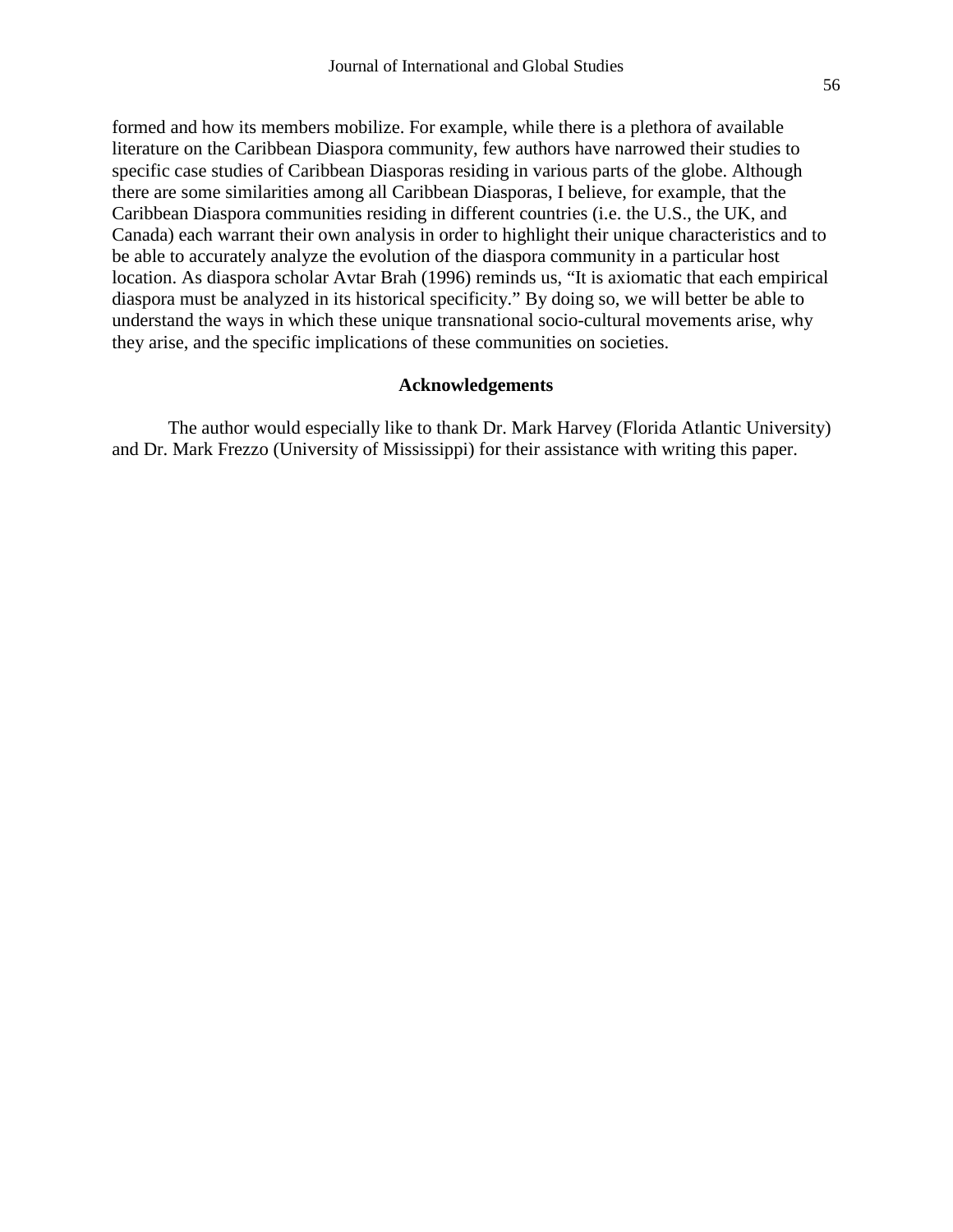#### **References**

- Alba, R., & Victor, N. (2003). *Remaking the American mainstream: Assimilation and contemporary immigration*. Cambridge, MA: Harvard University Press.
- Anderson, B. (1983). *Imagined communities: Reflections on the origin and spread of nationalism*. London: Verso.
- Arnold, T. (2011). Arab states look to diasporas as they rebuild. *The National*. Retrieved from http://www.thenational.ae/business/economy/arab-states-look-to-diaspora-as-they-rebuild
- Anteby-Yemini, L., & William, B. (2005). Diaspora: A look back on a concept. *Bulletin du centre de Recherche Française de Jérusalem*, *16*, 262-270. Retrieved from http://bcrfj.revues.org/document257.html
- Anthias, F. (1998). Evaluating 'diaspora': Beyond ethnicity? *Sociology, 32*(3), 557-580.
- Barber, P.G. (2000). Agency in Philippine women's labour migration and provisional diaspora. *Women's Studies International Forum, 2*(4), 399-411.
- [Bhabha, H.](http://www.postcolonialweb.org/poldiscourse/bhabha/bhabhaov.html) (1994). *The location of culture*. London: Routledge.
- Biswas, B. (2004). Nationalism by proxy: A comparison of social movements among diaspora Sikhs and Hindus. *Nationalism and Ethnic Politics, 10*(2), 269-95.
- Brah, A. (1996). *Cartographies of diaspora: Contesting identities*. London & New York: Routledge.
- Braziel, J. E. (2008). *Diaspora: An introduction*. Malden, MA: Blackwell Publishers.
- Brubaker, R. (2005). The 'diaspora' diaspora. *Ethnic and Racial Studies, 28*(1), 1-19.
- Butler, K. (2001). Defining diaspora, refining a discourse. *Diaspora*, *10*(2), 189-219.
- Clifford, J. (1994). Diasporas. *Cultural Anthropology, 9(*3), 302-338.
- Cohen, R. (1997). *Global diasporas: An introduction*. Seattle: University of Washington Press.
- Dufoix. S. (2003). *Diasporas*. (W. Rodarmor. Trans.). Berkley: University of California Press.
- Falk, R. (2009). *Achieving human rights*. New York and London: Routledge.
- Foner, N. (1997). What's new about transnationalism? New York immigrants today and at the turn of the century. *Diasporas*, *6*, 355-375.
- Gilroy, P. (1993). *The black Atlantic: Modernity and double consciousness*. Cambridge, MA: Harvard University Press.
- Global Diaspora Forum. *International diaspora engagement alliance*. Retrieved from http://diasporaalliance.org/featured/global-diaspora-forum/
- Hall, S. (1995). Negotiating Caribbean identities. *New Left Review*, Jan, pp. 3-14.
- Hall, S. (1999). Thinking the diaspora: Home-thoughts from abroad. *Small Axe, 6*, 1-18.
- Hua, A. (2006). Diaspora and cultural memory. In V. Anew (Ed.), *Diaspora, memory and identity: A search for home* (pp. 17-43). Toronto: University of Toronto Press.
- Kivisto, P. (2001). Theorizing transnational immigration: A critical review of current efforts. *Ethnic and Racial Studies, 24*(4), 549-577.
- Kivisto, P. (2003). Social spaces, transnational immigrant communities, and the politics of incorporation. *Ethnicities*, *3*(1), 5-28.
- Kleist, N. (2008). Mobilising 'the diaspora': Somali transnational political engagement. *Journal of Ethnic and Migration Studies*, *34*(2), 307-323.
- Laraña, E., Johnston, H., & Gusfield, J. R. (1994). New social movements: From ideology to identity. Philadelphia: Temple University Press.
- Lie, J. (1995). From international migration to transnational diaspora. *Contemporary Sociology. 24(*4), 303-306.